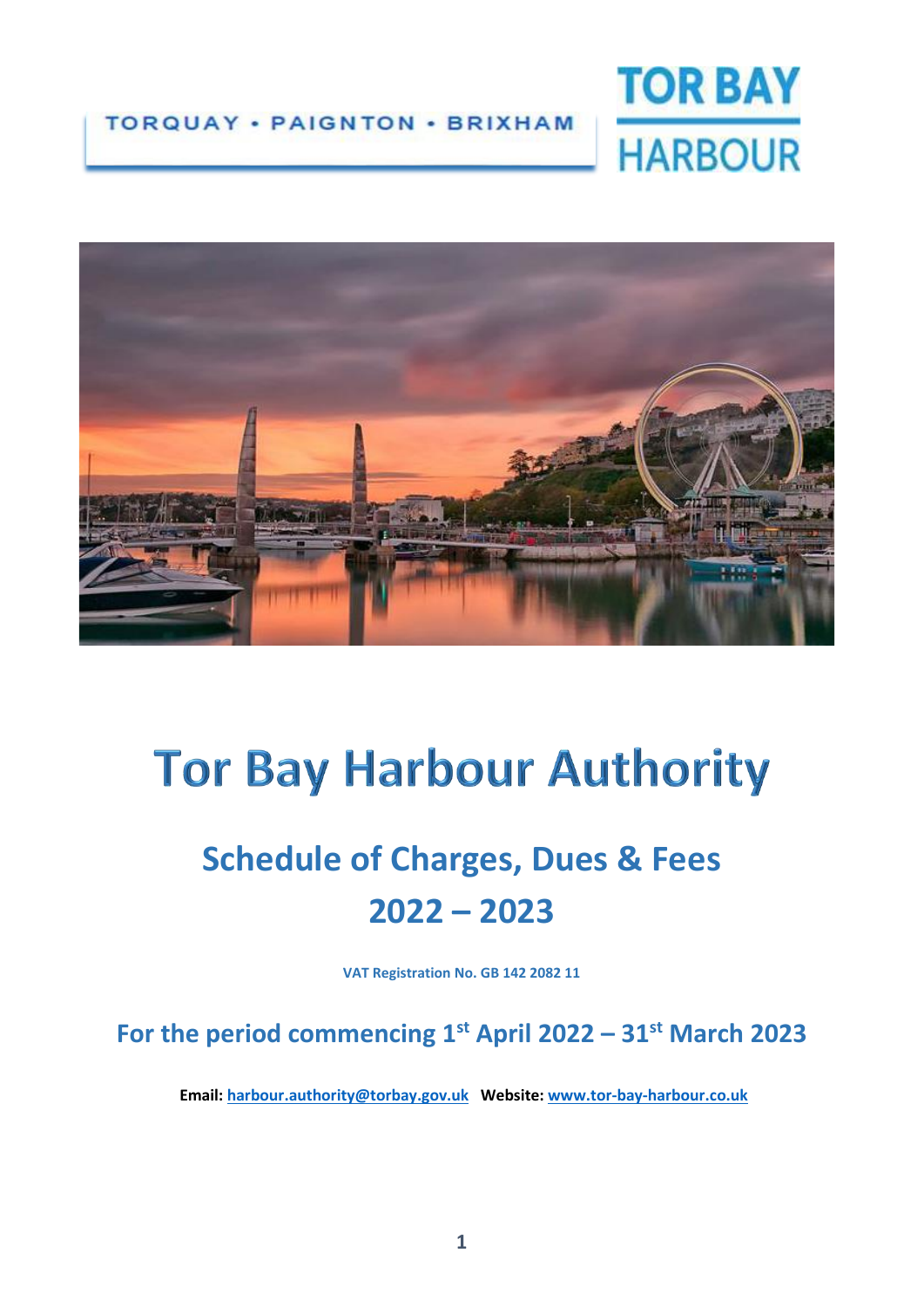# **Contents**

| <b>Section 1</b>       |                                                                                                     |                                   |  |
|------------------------|-----------------------------------------------------------------------------------------------------|-----------------------------------|--|
| $\bullet$              | <b>Introduction</b>                                                                                 | Page 3-6                          |  |
|                        | <b>Section 2</b>                                                                                    |                                   |  |
| $\bullet$              | • Recreational Visitor Charges<br><b>Recreational Annual Charges</b>                                | <b>Page 7 - 9</b><br>Page 10 - 13 |  |
|                        | <b>Section 3</b>                                                                                    |                                   |  |
| $\bullet$<br>$\bullet$ | <b>Passenger and Commercial Visitor Charges</b><br><b>Passenger and Commercial Annual Charges</b>   | Page 14 - 15<br>Page 16 - 19      |  |
|                        | <b>Section 4</b>                                                                                    |                                   |  |
| $\bullet$<br>$\bullet$ | <b>Registered Fishing Vessel Visitor Charges</b><br><b>Registered Fishing Vessel Annual Charges</b> | Page 20 - 21<br>Page 22 - 24      |  |
| <b>Section 5</b>       |                                                                                                     |                                   |  |
|                        | • Services and Other Charges                                                                        | Page 25 - 30                      |  |
| <b>Section 6</b>       |                                                                                                     |                                   |  |
| $\bullet$              | <b>Pilotage Charges</b>                                                                             | Page 31 - 32                      |  |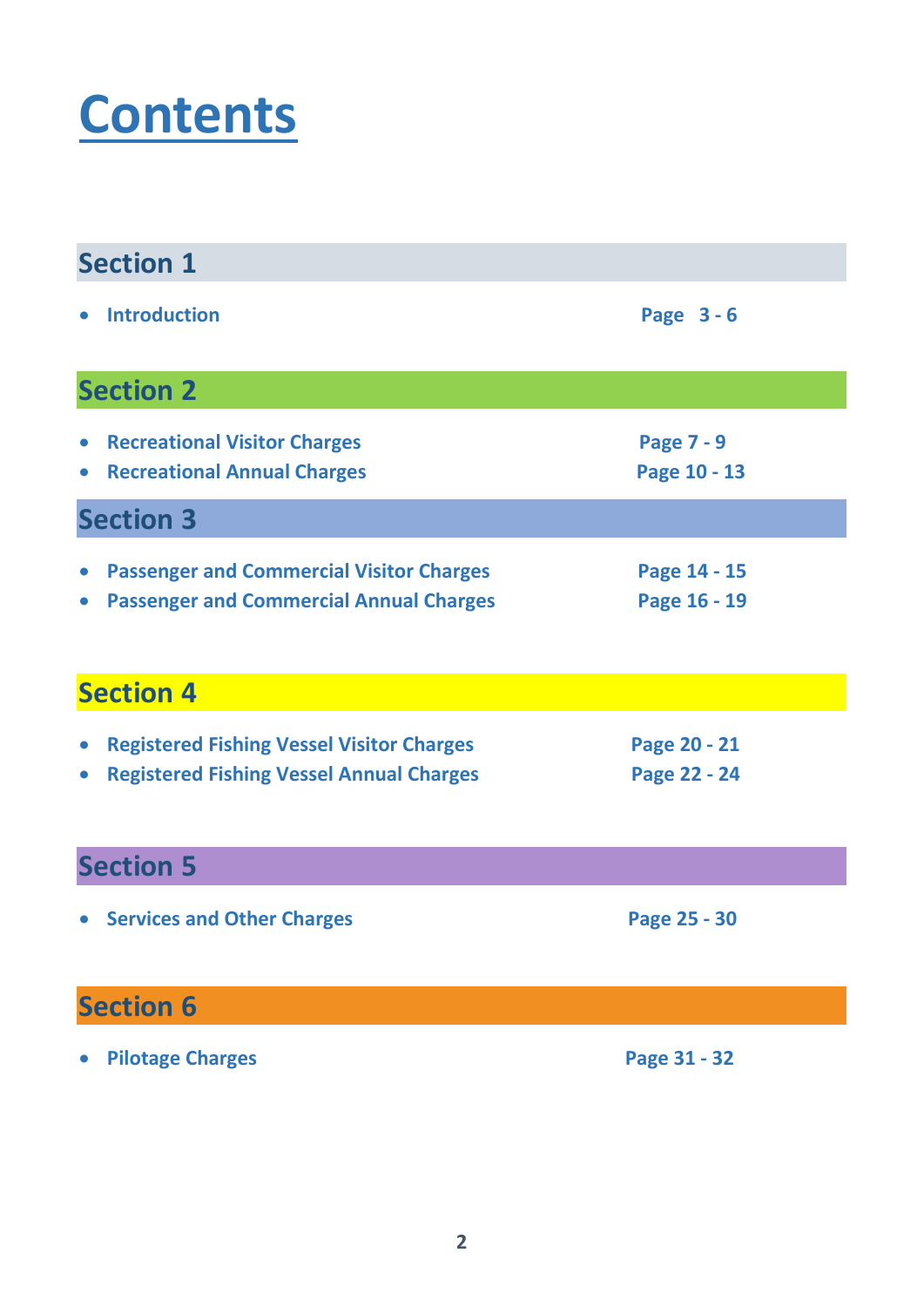#### **Section 1- Introduction**

### **General**

- 1.1.1 All charges, dues and fees are subject to the appropriate rate of VAT except where indicated.
- 1.1.2 Annual charges relate to the period 1st April to 31st March following and any part thereof. Certain charges may be levied. The full annual fee will be charged for any person/s accepting a facility in the first 3 months (1st April – 30th June). Anyone accepting a facility after the 1st of July will be charged at the appropriate pro rata rate through to 31st March.
- 1.1.3 Seasonal charges, only where applicable, relate to the periods: 1st April to 30th September - Summer 1st October to 31st March Theory Assembly 1st October to 31st March
- 1.1.4 All accounts are to be paid within 14 days unless otherwise specified. Payment of charges listed may be required in advance of the service being taken up. Credit and debit card facilities are available for payments made online, at the Harbour Offices or via telephone.
- 1.1.5 Penalty for evading payment of charges Section 30 Tor Bay Harbour Act, 1970: "The owner of any vessel or goods or any other person who eludes or evades or attempts to elude or evade payment of, or refuses to pay, a charge payable by such owner or person to the harbour authority at the time when the same becomes due and payable shall be liable to pay to the harbour authority, in addition to the charge, a sum equal to the amount thereof, which sum shall be a debt due to the harbour *authority and shall be recoverable by them in any court of competent jurisdiction*."
- 1.1.6 Failure to notify the harbour office of arrival, or departing the harbour without paying harbour charges, will be taken as an attempt to evade the payment of harbour charges.
- 1.1.7 Visiting vessels of special interest and/or vessels owned by Registered Charities may be eligible for a 50% concession on applicable Harbour Charges at the discretion of the Harbour Master.
- 1.1.8 Any person claiming the return of the whole or part of any charges paid to the Authority shall make such claim and produce all documents and give all information required by the Authority in proof of such claim within twelve months from the time of payment and, in default thereof, the claim shall cease to be enforceable. Refunds would normally only apply in exceptional circumstances and will incur an administration charge.
- 1.1.9 All lengths referred to are overall lengths which in the context of these charges includes bowsprit, push-pit, stern davit, and/or bumpkin etc. as determined by the Harbour Master.
- 1.1.10 Any person who without reasonable cause fails to provide information which is reasonably required for the purpose of the harbour undertaking shall be liable on summary conviction to a fine not exceeding level three on the standard scale. (Section 18 Tor Bay Harbour (Torquay Marina &c.) Act 1983).
- 1.1.11 Application for and acceptance of a mooring, quay berth, boat park space, pontoon berth or other facility, implies acceptance of the rate of charge currently in force and of the conditions of issue including that the Authority and its staff are indemnified against any claims arising from or in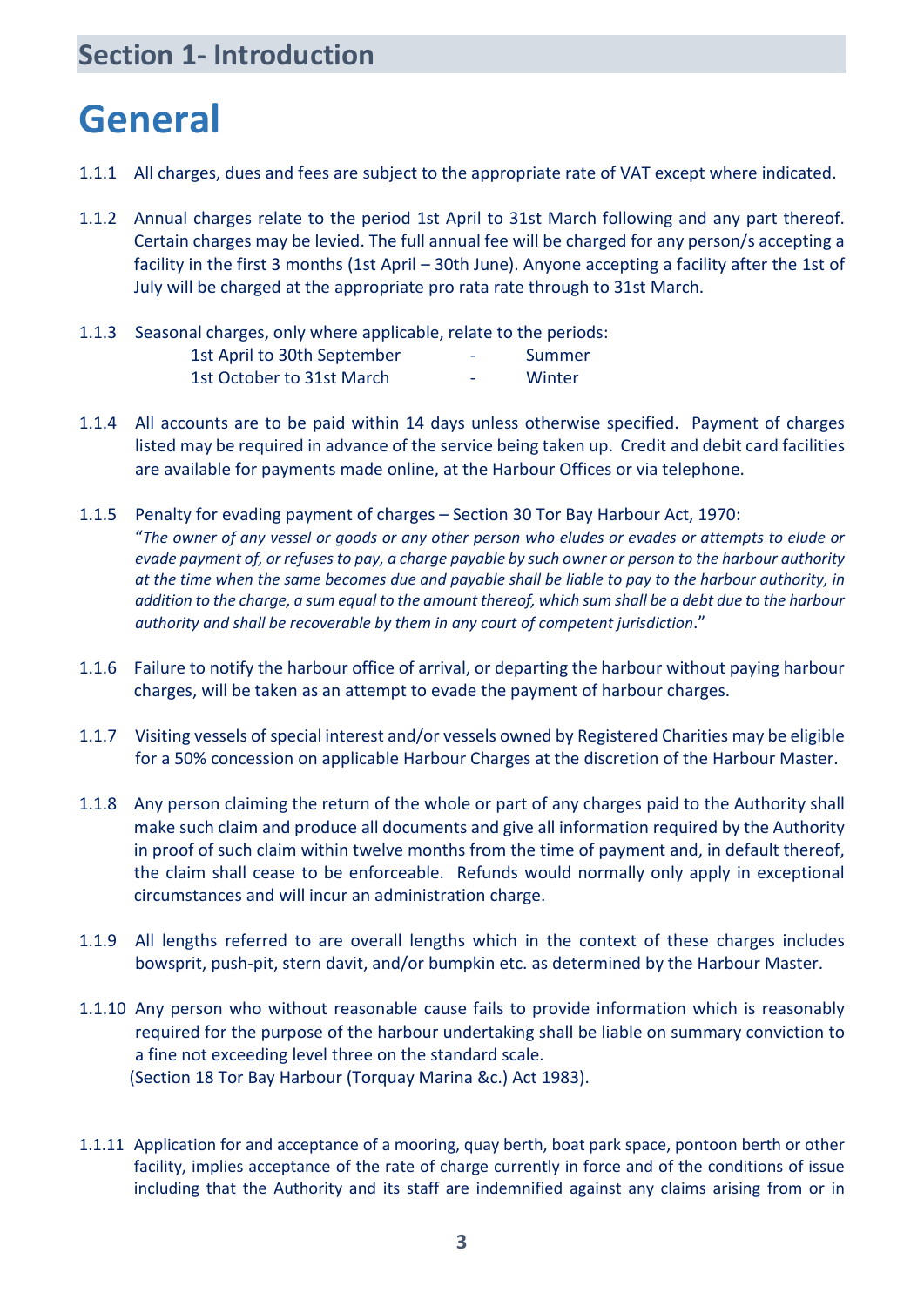connection with such berth or facility, save only as the Authority may be liable under the Unfair Contracts Terms Act 1977.

- 1.1.12 Vessels directed into the harbour by the Secretary of State's Representative (SOSREP) or by any other person legally entitled to direct vessels into a harbour are required to pay one month's harbour duesin advance as a condition of entry. If using a mooring facility, they will also be required to pay one month's mooring fees in advance as a condition of entry. These charges are in addition to any charges incurred for pilotage, tugs, berthing the vessel or for the provision of any other service supplied by the Authority.
- 1.1.13 The lawful orders or directions of the Council's Harbour Master and other authorised officers must always be obeyed promptly.
- 1.1.14 No facility granted may be shared, assigned or sub-let without the prior consent of the Harbour Master in writing and further charges may apply (Tor Bay Harbour Byelaw no 38 & 41).
- 1.1.15 The Harbour Authority has the right to exercise a general lien upon any vessel, and/or her gear and equipment, whilst in or upon the Harbour premises, or afloat, until such time as the monies due to the Council from the applicant in respect of such vessel whether on account of storage or mooring charges or otherwise, shall be paid.
- 1.1.16 No person shall place a vessel on a mooring prescribed in the mooring scheme prepared by the Council for a vessel of a different size than that applied for, without the applicant obtaining the prior approval of the Harbour Master in writing (Tor Bay Harbour Byelaw no 40).
- 1.1.17 In the event of the applicant selling or otherwise disposing of the vessel authorised to use the mooring, the Harbour Master shall be notified in writing (Tor Bay Harbour Byelaw no 33).
- 1.1.18 These charges will be applied in a fair and equitable manner, to reflect, as reasonably as possible, the service provided. However, for the avoidance of doubt, the Harbour Master may interpret this Schedule in such a manner as to maximise income to the Council as the Harbour Authority.
- 1.1.19 The Harbour Master may vary these charges and/or levy additional charges in respect of anything done or provided by (or on behalf of) the Harbour Authority in accordance with the Harbours Act 1964 and/or Section 24 of the Tor Bay Harbour Act 1970 (or any amendments or re-enactments of those Acts) and all powers delegated to the Harbour Master by Torbay Council.
- 1.1.20 The owner of any vessel using Tor Bay Harbour shall indemnify the Council, their servants and agents against all actions, claims, costs and demands in respect of any injury or death of any person and any damage to any property which may arise out of the owner's occupation and use of the harbour facilities including slipways, steps, jetties, pontoons and staging and for this purpose shall maintain a Public Liability policy against such risks. Failure to maintain the appropriate insurance cover will result in the withdrawal of mooring, launching or other facilities.
- 1.1.21 Harbour Dues are payable on **all** vessels entering, within or leaving the harbour. Harbour Dues relate to a particular vessel and are not transferable. Refunds are not normally given.
- 1.1.22 Vessels, trailers and tenders paying Annual Harbour Dues must display their names as per Tor Bay Harbour Byelaw 34. Failure to do so may result in daily charges being applied.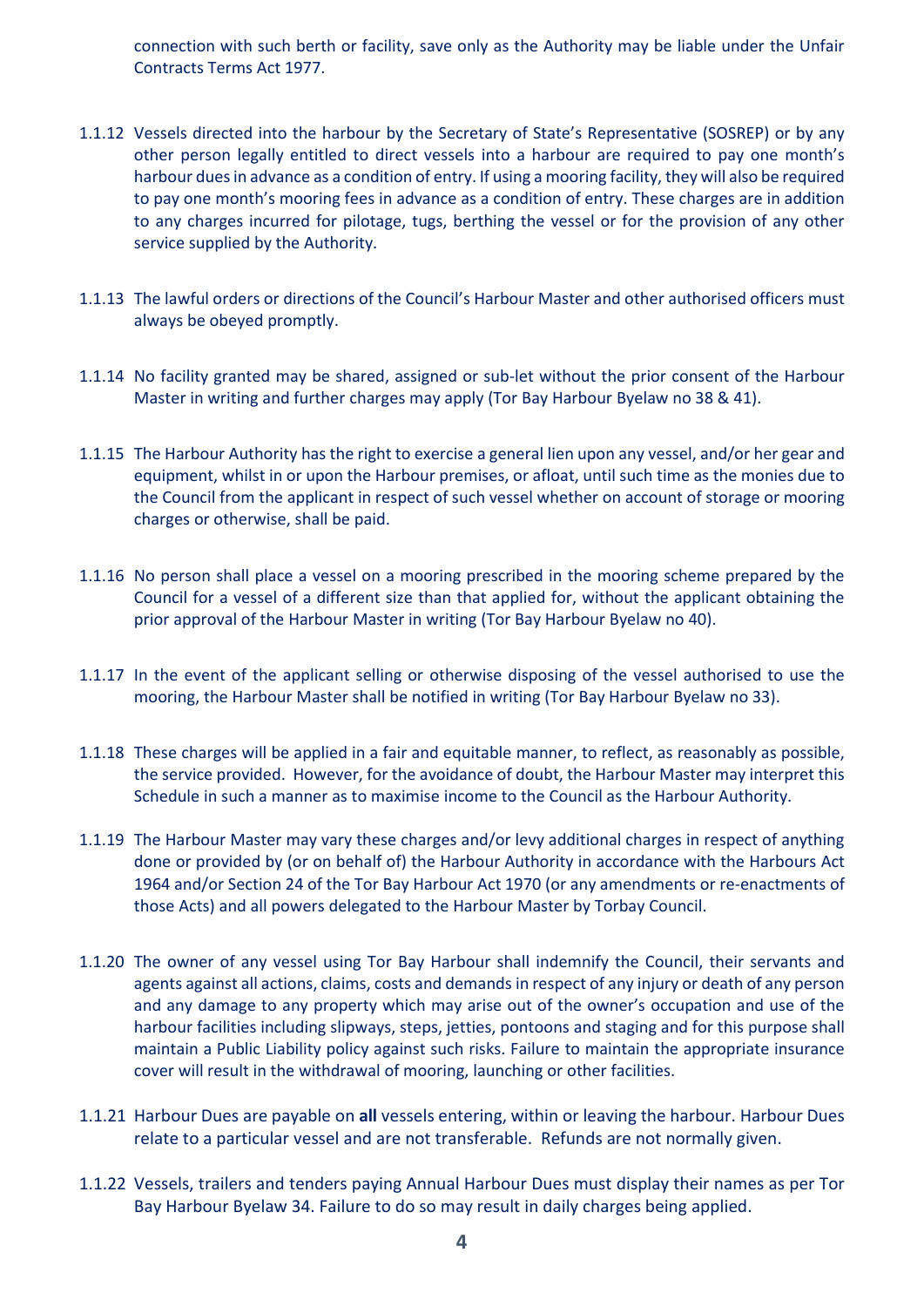#### 1.1.23 Vessels exempt from Harbour Dues are as follows:

- Small vessels < 3m LOA propelled solely by oars or paddles and which are not normally berthed within the harbour
- Canoes < 4m LOA, sailboards and rowing skiffs
- Tenders less than 4.3m LOA for parent vessels paying relevant annual harbour charges that are less than 10.0m LOA
- Tenders less than 6.0m LOA for parent vessels paying relevant annual harbour charges less than 10.0m LOA
- Safety/rescue vessels as agreed with the Harbour Master
- All RNLI vessels
- HM Ships, Customs and Excise vessels and craft in the service of Trinity House
- 1.1.24 Tenders must be clearly marked 'Tender to (the main vessel's name). Only one tender per vessel is covered in this way. Tenders can only be used for transport to and from the parent vessel and/or mooring. All tenders shall be stored within designated tender racks except by prior written agreement from the Harbour Master.

### **Definitions**

#### 1.2.1 **Limits of the Harbour**

The limits of the Harbour shall comprise the areas as set out in Parts I and II of Schedule 1 of the Tor Bay Harbour Act, 1970.

#### 1.2.2 **Recreational Vessels**

Any vessel, less than 50m LOA, used solely for the purpose of recreation. All vessels owned and operated by a registered charity for the purpose of training people at sea for recreational purposes.

#### 1.2.3 **Passenger Vessels**

An MCA Class V, VI or VIA vessel, or an MCA coded vessel, or, where applicable a vessel licensed by Torbay Council to carry fare-paying passengers. Any vessel that meets this definition shall not be considered a recreational vessel.

#### 1.2.4 **Motor Fishing Vessels**

A registered Motor Fishing Vessel based in and working from a Tor Bay Harbour, the owner/master of which is engaged in commercial fishing, whose sole or main income is derived from selling fish on the Brixham Fish Market or landing fish for sale at Brixham, Torquay or Paignton Harbours and paying Fish Tolls to the Torbay Council. Income from Fish Landings must total at least £12,000 in the previous year to meet the sole or main income test. Motor Fishing Vessel charges only apply to vessels bona fide engaged in fishing. Registered fishing vessels employed as pleasure craft and carrying passenger for reward are to pay the appropriate passenger vessel charge for the period so employed.

#### 1.2.5 **Commercial Vessels**

Recreational vessels > 50m LOA and all other vessels, including naval vessels, workboats and pilot boats used for any purposes other than recreation with the exception of, licensed passenger vessels, fishing vessels, or training vessels as defined in 1.2.2 to 1.2.4 above.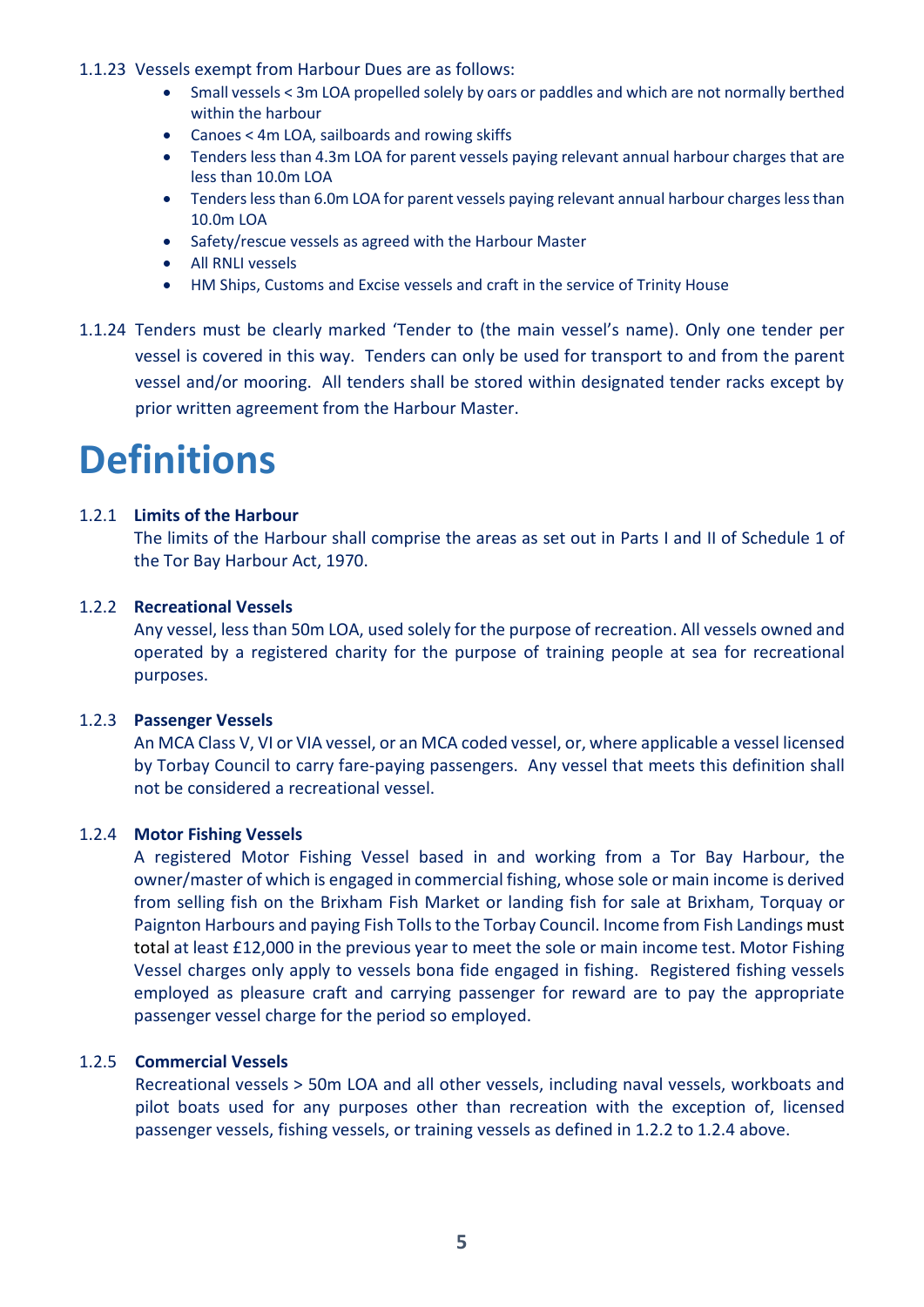#### 1.2.6 **Heritage Vessel**

A limited number of 'Heritage' vessels are permitted, with the Harbour Master's consent, to berth on the Town Pontoon in Brixham Harbour. The Council's agreed criteria against which vessels could be measured for inclusion within the "fleet" of heritage boats based at Brixham Harbour is as follows :-

"that a heritage boat in Torbay be defined as a vessel which is British built, 40 feet or more in length and built prior to 31st December 1935 and that, at the absolute discretion of the Council, is considered to have an historical relevance to Tor Bay and its operation and general activity is considered to be beneficial to the local community; and that compliance with the approved definition of a heritage boat should form the basic criteria against which vessels can be measured for inclusion within the "fleet".

#### 1.2.7 **Vessels**

Means every description of vessel however propelled or moved. Under Tor Bay Harbour byelaws a 'power boat' is defined as a small vessel propelled by machinery and which is ordinarily capable of a speed exceeding 17 knots.

#### 1.2.8 **Passenger**

Any person carried that is not essential to the running of the vessel or any person who has paid to be transported, accommodated or trained on the vessel on which they are embarked.

#### 1.2.9 **Work Within the Harbour**

The loading, discharging, transport, carriage, storing or accommodation of goods, cargo, dry, liquid or gaseous commodities, livestock or passengers. The carrying out of any project for any purpose including but not limited to photographic, film or other artistic work on or by any vessel; capital dredging; diving support; pile driving or pile removal; laying or recovering an underwater cable or pipeline; laying, maintenance, survey or recovery of mooring anchors, ground tackle, risers or buoys; surveying, scientific research, water sampling or core sampling; and drilling into the river bed for any purpose. Any other project resulting in the construction or removal of any structure or the alteration of the harbour bed or infrastructure. Operations carried out by HM Customs, immigration officers, police and fisheries patrols but excluding firefighting and SAR operations.

#### 1.2.10 **Further Definitions**

Definitions contained within the Harbours Act 1964, the Tor Bay Harbour Act 1970, the Tor Bay Harbour (Torquay Marina &c.) Act 1983 and Tor Bay Harbour Byelaws are applicable where appropriate.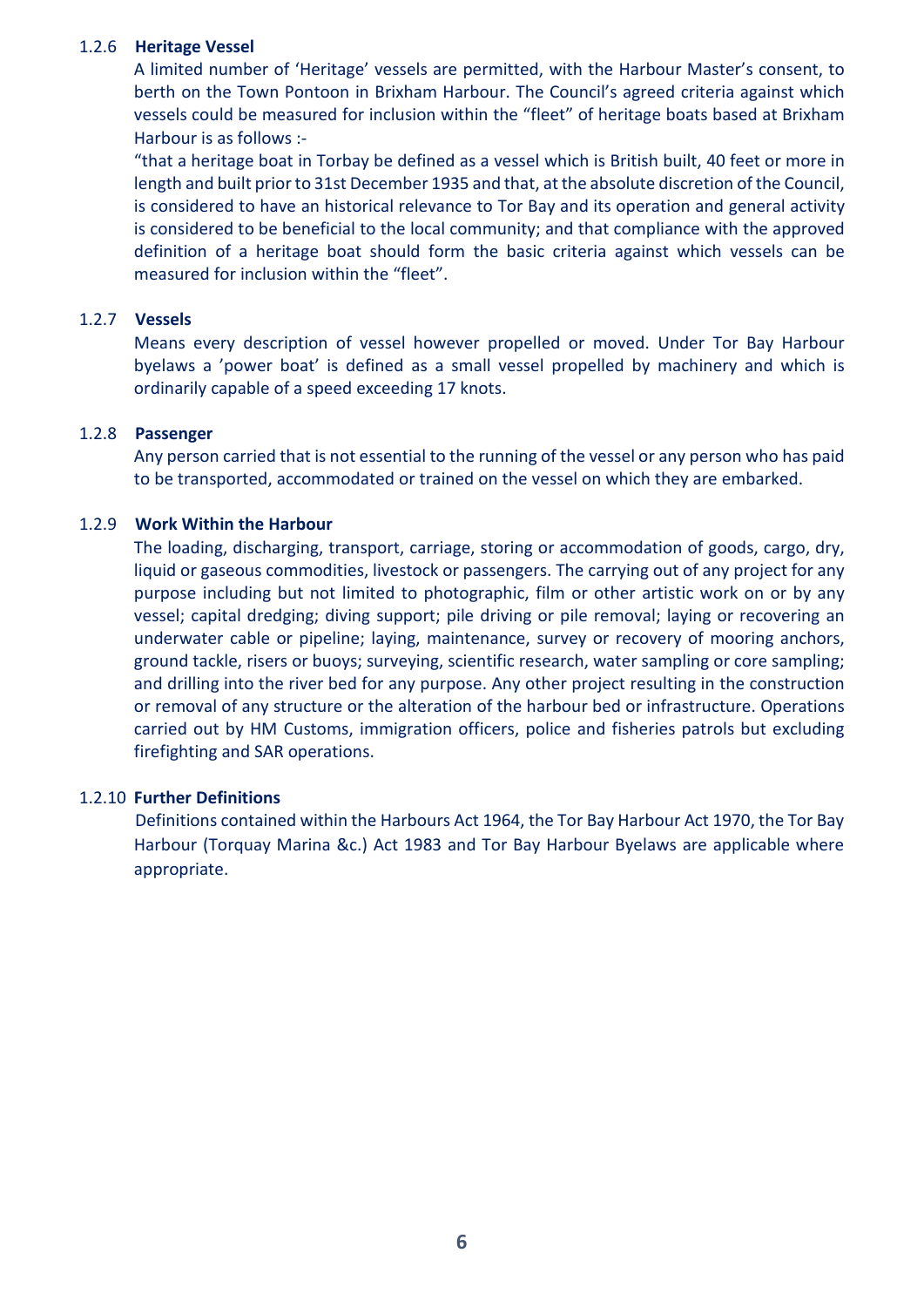#### Section 2

## **Recreational Visitor Facilities**



- 2.1.1 This section applies to visiting recreational vessels and to visiting non-commercial vessels under 50m LOA not undertaking work within the harbour.
- 2.1.2 These charges apply at each of the enclosed harbours and are **inclusive of VAT except where stated**.
- 2.1.3 Visitor Pontoons are available, normally for Recreational Vessels during the summer months in Brixham and Torquay harbours.
- 2.1.4 Vessels may be required to double-up with other craft, and in such cases fendering will be the responsibility of the Masters of the craft involved. There is no reduction for doubling up.
- 2.1.5 To avoid the abuse of visitor moorings by local vessels, all craft using visitor mooring facilities will be charged as set out below and are normally restricted to a maximum stay of three weeks (21 days) with no return within one week 7 days. The weekly rate is only available for visiting vessels if payment is made in advance, the daily visitor rate will commence on the last day of the prepaid weekly rate.
- 2.1.6 Use of harbour facilities will be denied or withdrawn if boats are not adequately insured.
- 2.1.7 Harbour visitors are permitted up to 2 hours alongside free of charge before the charges set out in this section become due. Slipway charges are payable in addition to visitor charges.
- 2.1.8 Maritime events using pontoon or visitor moorings will be charged at 50% for the duration of the event and thereafter full price. All other charges are at the discretion of the Harbour Master.

| <b>Visitor Charges (per night or over 2 hours)</b> | Per Day     | <b>Per Week</b> |
|----------------------------------------------------|-------------|-----------------|
| Up to 5.5m (18ft)                                  | £12.00      | £60.00          |
| Over 5.5m                                          | £2.00 $p/m$ | £10.00 $p/m$    |
| Catamaran                                          | £2.50 $p/m$ | £12.50 $p/m$    |
| Trimaran                                           | £3.00 $p/m$ | £14.50 $p/m$    |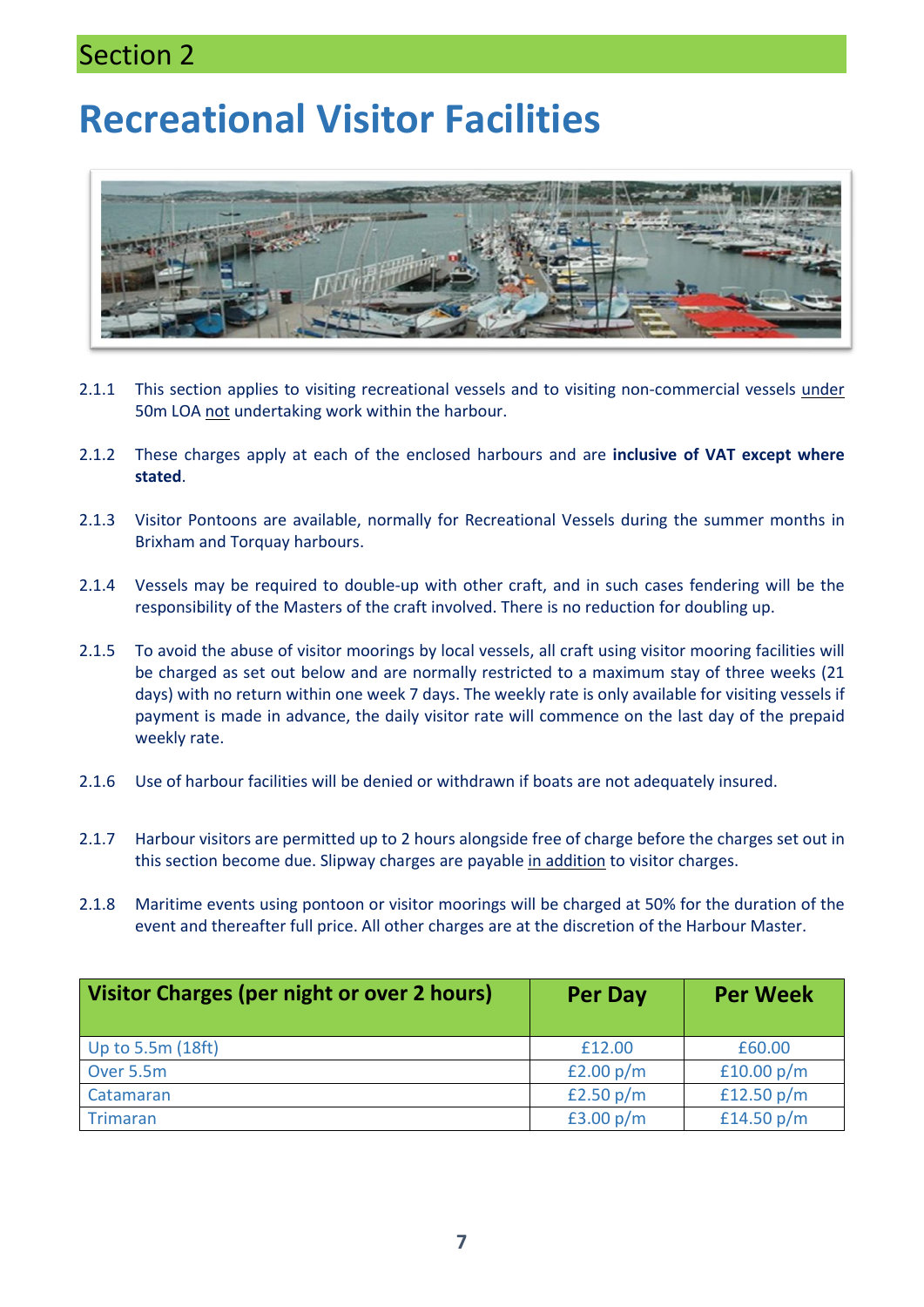## **Launch & Recovery Fees**

2.1.9 Fees are charged per day. Vessels which frequently launch or recover may, at the Harbour Master's discretion, purchase an annual slipway pass subject to availability (see annual charges). **Trailer parking** charges (section 2.3) are **in addition** to these charges.

| <b>Daily Slipway Charges</b> | <b>Per Day</b> |
|------------------------------|----------------|
| Up to 5.5m (18ft)            | £15.00         |
| Over 5.5m                    | £25.00         |
| Canoes/Kayaks/Paddleboards   | £5.00          |

2.1.10 Launching from slipways in busy harbours is actively discouraged for safety reasons and is at the discretion of the Harbour Master which may be withdrawn at any time. Safer alternative sites for this type of craft can be found on the Tor Bay Harbour website.

## **Personal Watercraft (Jet Skis)**

- 2.2.1 All PWC must be registered with the Harbour Authority. Proof of insurance must be furnished upon request.
- 2.2.2 Use of launching/recovery facilities is at the Harbour Master's discretion.
- 2.2.3 Launching/recovery charges **do not** include trailer parking.
- 2.2.4 To promote safety, persons holding a recognised RYA PWC will be charged the lesser 'qualified' rate shown below. Proof of qualification will be required on each occasion.

| <b>Personal Watercraft (Jet Skis) Launching &amp;</b> | <b>Standard</b> | <b>Qualified</b> |  |
|-------------------------------------------------------|-----------------|------------------|--|
| <b>Recovery</b>                                       | <b>Charge</b>   | <b>Charge</b>    |  |
| Daily, per craft, per day                             | £20.00          | £12.00           |  |
| Weekly, per craft, per week                           | £100.00         | £62.00           |  |
| <b>Registration Fee, per craft</b>                    | £20.00          | £20.00           |  |

## **Trailer Parking**

2.3.1 Trailer parking is subject to availability.

| <b>Trailer Parking</b> | <b>Charge</b> |
|------------------------|---------------|
| Daily trailer parking  | £10.00        |
| Weekly trailer parking | £50.00        |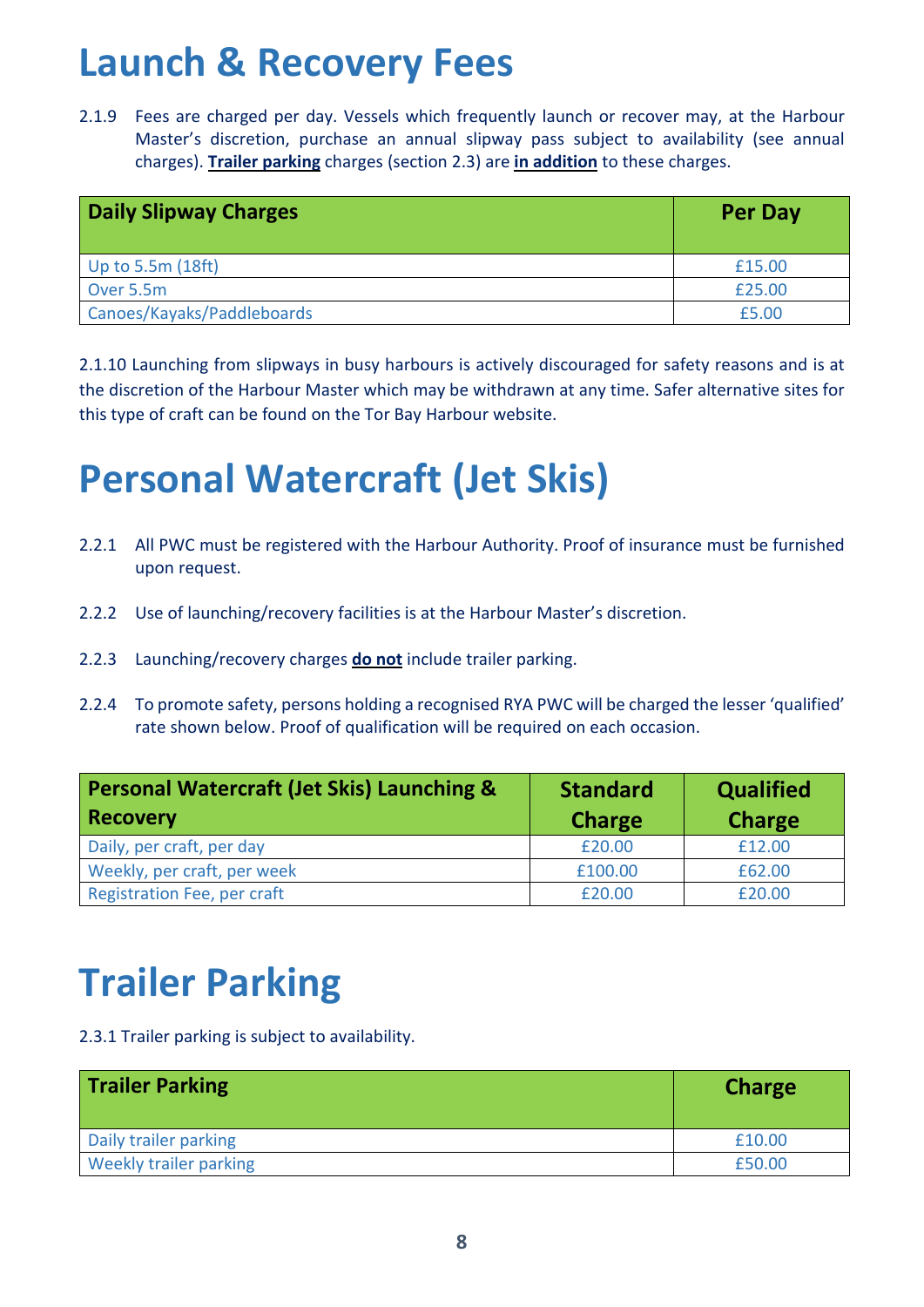### **Quayside Berthing, Drying Out & Storage on Quays**

2.4.1 Subject to availability

| <b>Quayside Berthing</b>                                               |                     |
|------------------------------------------------------------------------|---------------------|
| Use of slipway/beach to dry out/ and other quayside berths for repairs | £4.00 per m/per day |
| Use of Grids exclusive of harbour dues Brixham Harbour only            | £5.00 per m/per day |
| Boat storage on the Quay (on or off a trailer)                         | £3.00 per m/per day |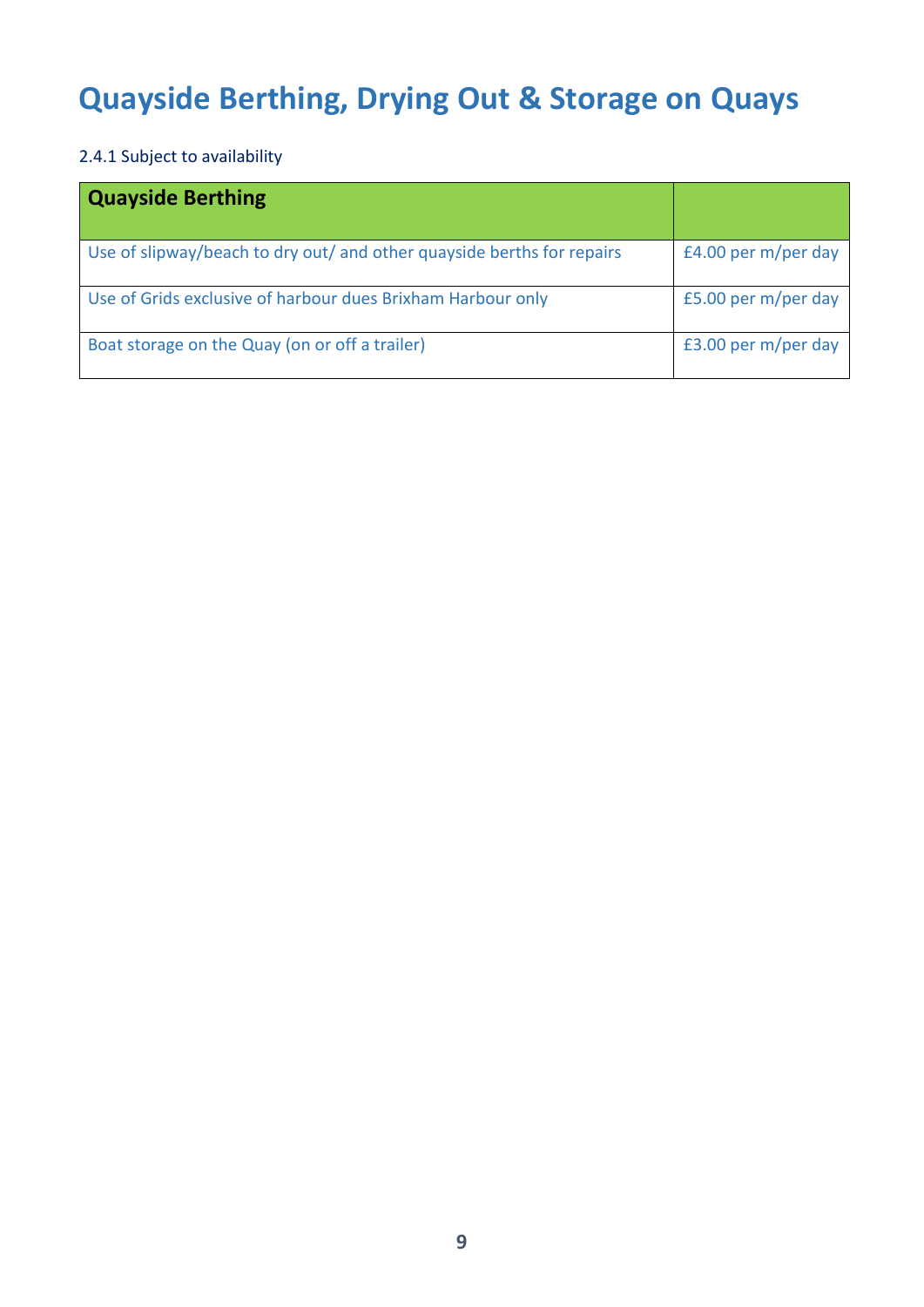## **Recreational Annual Facilities**



#### **Berthing & Mooring**

- 2.5.1 This section applies to vessels which are moored or berthed within Torquay, Paignton or Brixham harbours. Charges are levied per metre per annum or part thereof expiring  $31<sup>st</sup>$  of March the following year and are **inclusive** of VAT, **except where specified**.
- 2.5.2 Vessels owned by charities or charitable organizations, including bona fide local youth organisations are eligible for up to 50% reduction of this charge at the discretion of the Harbour Master.
- 2.5.3 Waiting lists exist for some moorings & facilities. The registration fee to join each waiting list is £25.00 (£50.00 for commercial waiting lists). **The fee is not refundable or transferable**.
- 2.5.4 Permanent moorings and berthing facilities are allocated on an annual basis,  $1<sup>st</sup>$  April to the 31<sup>st</sup> of March of the following year.
- 2.5.5 Vessels moored with raised outboard engines must cover the propeller and skeg with a bucket or similar to prevent damage to other boats. Vessels must be sufficiently fendered to prevent damage to other vessels, quays or other property (Tor Bay Harbour Byelaw 46).
- 2.5.6 All other charges **include** VAT except where specified.
- 2.5.7 Annual berthing and mooring facilities are **inclusive** of harbour dues at **£51.00** per metre per annum unless otherwise stated.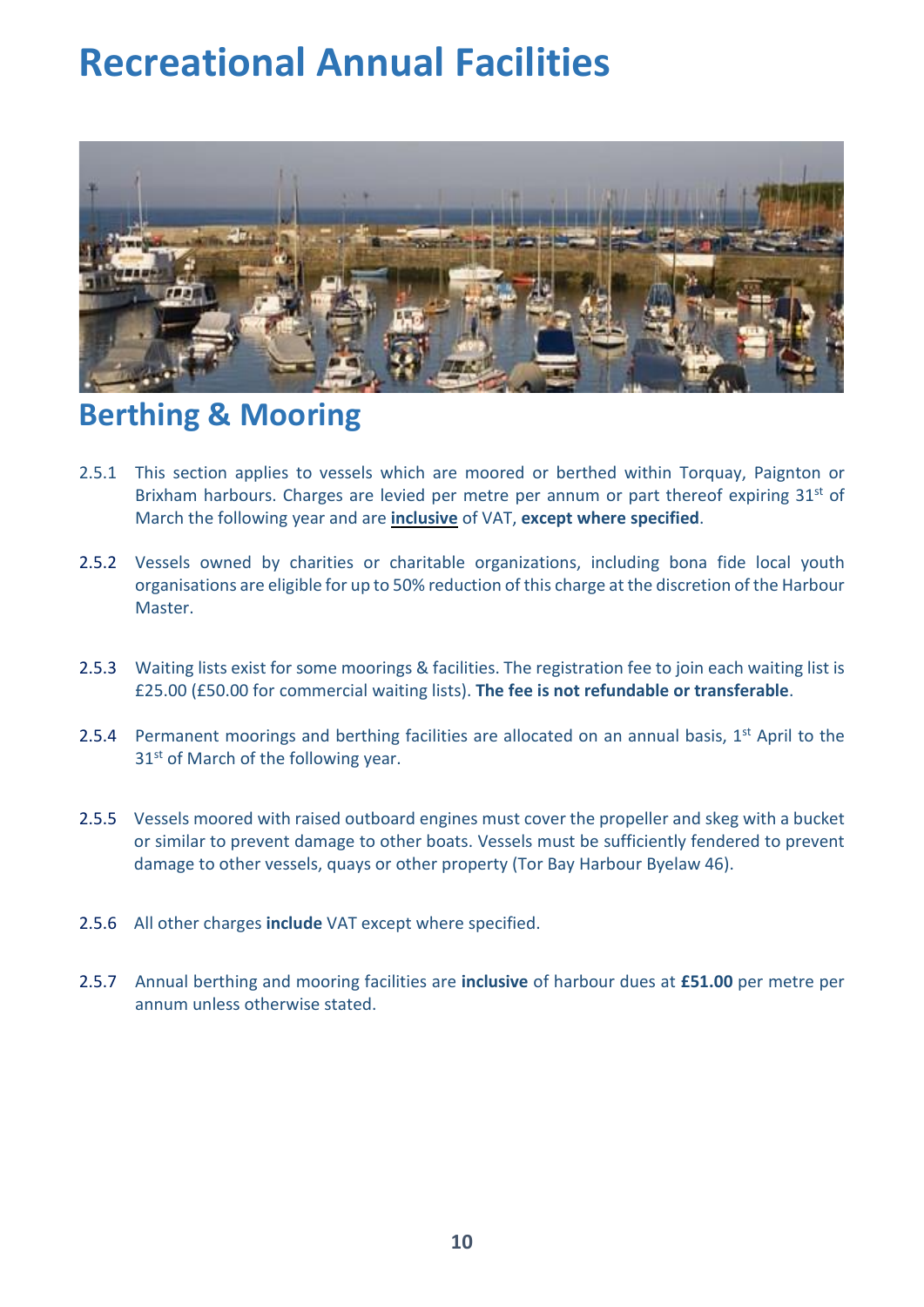#### **Annual Berthing Charges. Inclusive of Harbour Dues**

| <b>Torquay</b> – minimum 5m charge                             |                         |
|----------------------------------------------------------------|-------------------------|
| Town Dock - Private and Commercial Vessels up to 6m            | £1595.00 per berth      |
| Town Dock - Private and Commercial Vessels up to 8m            | £2127.00 per berth      |
| Town Dock - Private and Commercial Vessels up to 10m           | £2659.00 per berth      |
| Town Dock - Private and Commercial Vessels up to 12m           | £3190.00 per berth      |
| Town Dock - Private and Commercial Vessels over 12m            | £265.00 per m per berth |
| Inner Harbour Private & Commercial Vessel up to 6m             | £1211.00 per berth      |
| Inner Harbour Private & Commercial Vessel up to 8m             | £1615.00 per berth      |
| Inner Harbour Private & Commercial Vessel up to 9.14m          | £1842.00 per berth      |
| Jet Ski pods                                                   | £1000.00 per pod        |
| Paignton - minimum 5m charge                                   |                         |
| Trot mooring (no risers provided) up to 6.1m                   | 572.00 per mooring      |
| Minimum charge                                                 |                         |
| Trot mooring (no risers provided) up to 8m                     | £884.00 per mooring     |
| Outhaul mooring up to 4.5m                                     | £344 per mooring        |
| Lying Along the Quayside                                       | £110.00 per m LOA       |
| <b>Mooring Licence Fee</b>                                     | £5.00                   |
| <b>Brixham</b>                                                 |                         |
| Outer Harbour Swinging Mooring up to 6.4m                      | £836.00 per mooring     |
| Outer Harbour Swinging Mooring up to 8 m                       | £1259.00 per mooring    |
| Outer Harbour Swinging Mooring up to 9.14m                     | £1274.00 per mooring    |
| Outer Harbour Swinging Mooring up to 10 m                      | £1456.00 per mooring    |
| Outer Harbour Swinging Mooring up to 11 m                      | £1610.00 per mooring    |
| Outer Harbour Swinging Mooring up to 12.19m                    | £1792.00 per mooring    |
| Outer Harbour Swinging Mooring up to 15.24m                    | £2188.00 per mooring    |
| Outer Harbour Swinging Mooring over 15.24 charged per m        | £152.00 per m per annum |
| Inner Harbour Trot mooring (no risers provided) up to 5 m      | £572.00 per mooring     |
| Inner Harbour Trot mooring (no risers provided) up to 6 m      | £609.00 per mooring     |
| Inner Harbour Trot mooring (no risers provided) up to 7 m      | £715.00 per mooring     |
| Inner Harbour Trot mooring (no risers provided) up to 8 m      | £823.00 per mooring     |
| Inner Harbour Trot mooring (no risers provided) up to 9 m      | £849.00 per mooring     |
| Inner Harbour Trot mooring (no risers provided) up to 10 m     | £1059.00 per mooring    |
| Lying Along the Quayside                                       | £110.00 per m per annum |
| Use of Town Pontoon by Tenders (At Harbour Masters discretion) | £8.00 per m per annum   |

#### **Parking, Quayside Storage Facilities**

2.6.1 Annual charges for boat and trailer parking on quays are **inclusive** of VAT and **include** harbour dues. Charitable organisations, local yacht clubs, and recognised youth training organisations are invited (on an annual basis) to submit details of eligible young persons under 18 years old to be considered for the reduced rates highlighted below.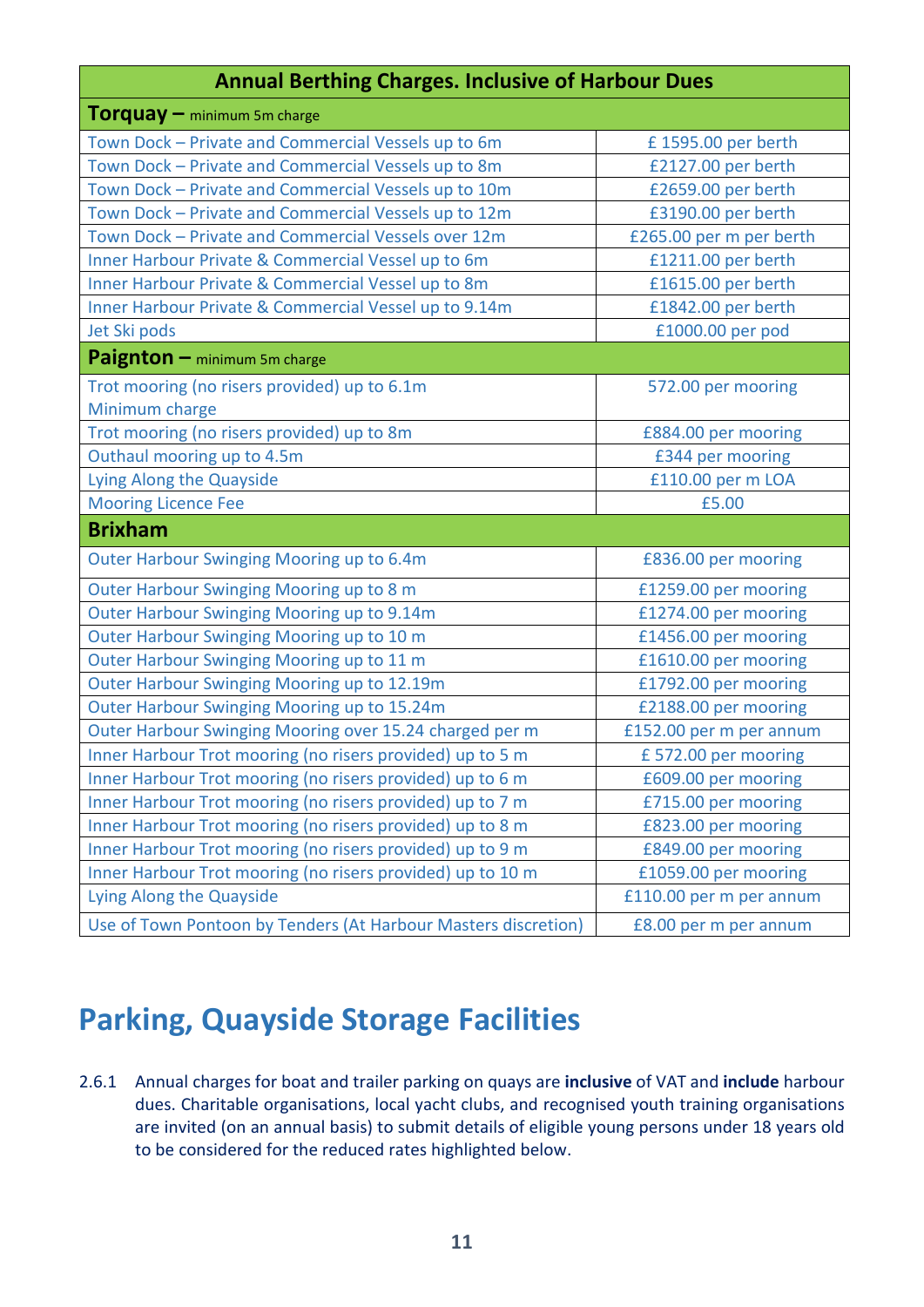- 2.6.2 All Boat & Trailer parking is subject to availability. Annual trailer parking is only available when an annual launching and recovery pass is purchased.
- 2.6.3 The annual trailer parking identified in this section does not entitle permanent parking of the trailer in the parking area. Customers seeking continuous trailer storage should refer to Boat & Trailer parking.
- 2.6.4 All personal watercraft (jet skis) must be registered with the Harbour Authority. Proof of insurance must be produced if so requested by the Harbour Office or Harbour Patrol.
- 2.6.5 Use of launching/recovery facilities is at the Harbour Master's discretion.
- 2.6.6 Launching/recovery charges **do not** include trailer parking.
- 2.6.7 To promote safety within the Bay, persons holding a recognised RYA Personal Watercraft Certificate will be charged the lesser 'qualified' rate shown below. Proof of such qualification will be required on each occasion.
- 2.6.8 Charges for horizontal racks are **inclusive** of harbour dues.
- 2.6.9 Craft other than tenders to a larger vessel on a Council Mooring, will pay harbour dues in addition to the rack charge. Boat park charges will be based on the greater length of either boat or trailer - if not stored on a launching trolley.
- 2.6.10 Beacon Quay reserved car parking spaces: allocation of spaces is subject to their being required by the Authority for up to 14 days per year to accommodate maritime events.
- 2.6.11 Winter storage is only available at Paignton Harbour for the period 1<sup>st</sup> October to 31<sup>st</sup> March following only (in whole or in part) and no reduction will be allowed for any lesser period.

| Car, Boat & Trailer Parking/Storage on Quayside                                                              |                               |
|--------------------------------------------------------------------------------------------------------------|-------------------------------|
| Winter Storage Charge Paignton Harbour                                                                       | £47.00 per m LOA              |
| Boat storage on the Quay (on or off a trailer)                                                               | £3.00 per m/LOA per day       |
| Boat parking under 6m LOA at Torquay and Brixham Harbour where a<br>facility exists                          |                               |
| Single hull (includes racks at Torquay)                                                                      | £77.00 per m/LOA/per year     |
| <b>Reduced charge</b>                                                                                        | £39.00 per m/LOA/per year     |
| Multi hull (occupying more than one space)                                                                   | £100.00 per m/LOA/per year    |
| <b>Paignton Harbour</b>                                                                                      |                               |
| Dingy Park Space (under 5m on hand launch trolleys)                                                          | £333.00 per year or part      |
| Quay Boat Park Space (vessels under 6m on trailers)                                                          | £79.00 per m per year or part |
| <b>Multi Hull Spaces</b>                                                                                     | £100 per m per year or part   |
| <b>PARC Coastal Boat</b>                                                                                     | £422 per year or part         |
| Use of Grids inclusive of harbour dues Brixham Harbour only                                                  | £5.00 per m per day           |
| Use of slipway/beach to dry out/ and other quayside berths for repairs                                       | £4.00 per m per day           |
| Annual trailer parking (only available with private annual launch & recovery                                 | £100.00 per year or part      |
| pass)                                                                                                        |                               |
| Summer storage of empty boat trailers (only available between May and<br><b>October at Paignton Harbour)</b> | £26.00 per month or part      |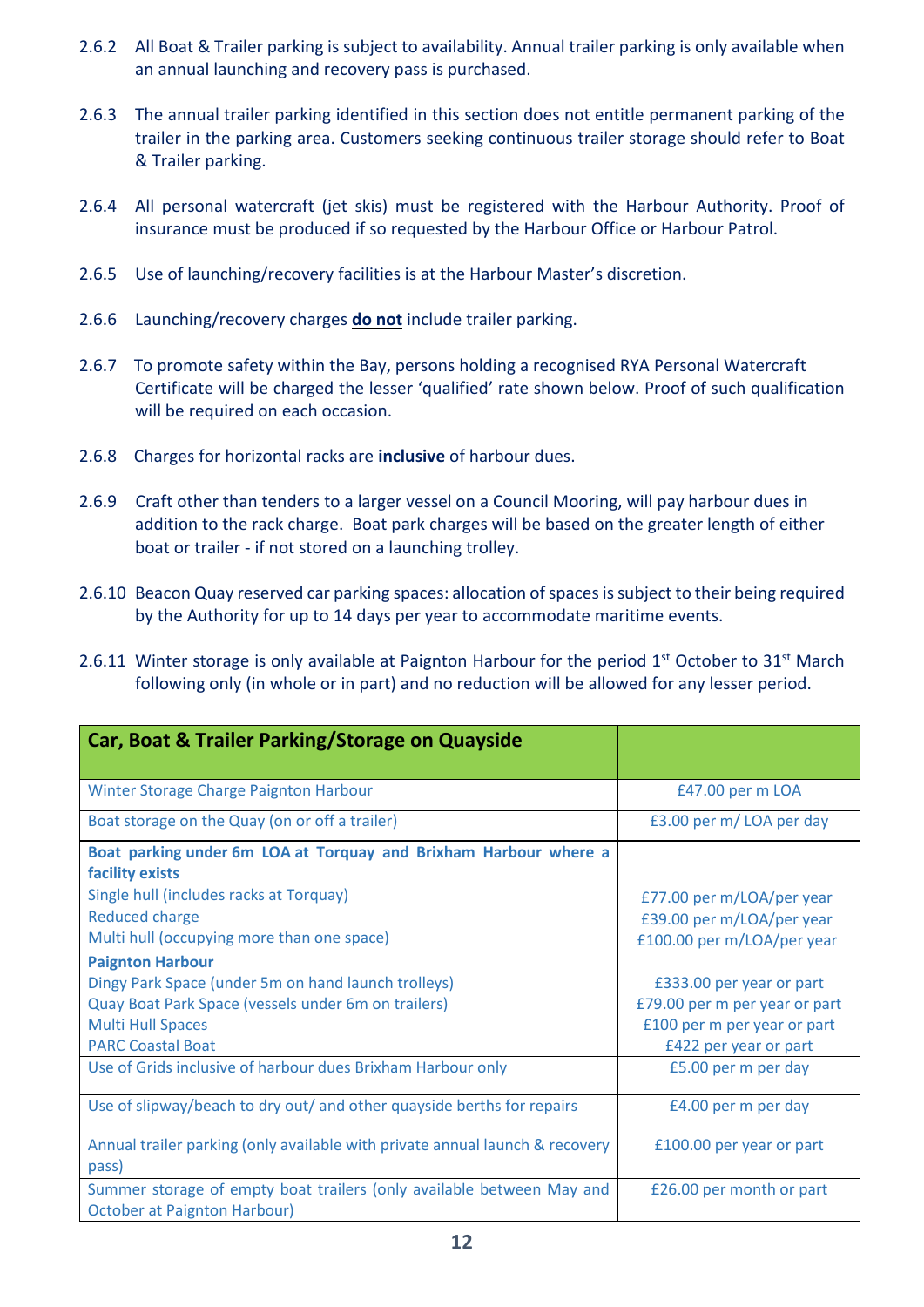| Annual launching and recovery pass for private use of slipways.          | £43.00 per m per year or part |
|--------------------------------------------------------------------------|-------------------------------|
| Annual Jet ski launching and recovering pass per craft standard charge   | £300.00per year or part       |
| Annual, Jet ski launching and recovering pass per craft qualified charge | £200.00 per year or part      |
| Paignton horizontal racks, subject to availability (max, length 3.7m)    | £188.00 per year or part      |
| Kayak/Canoe rack (where available)                                       | £125.00 per year or part      |
| Dinghy/tender rack                                                       | £63.00 per year or part       |
| Beacon Quay car parking (quayside level only)                            | £563.00 per year or part      |
| Brixham parking permit (Oxen Cove only)                                  | £354.00 per year or part      |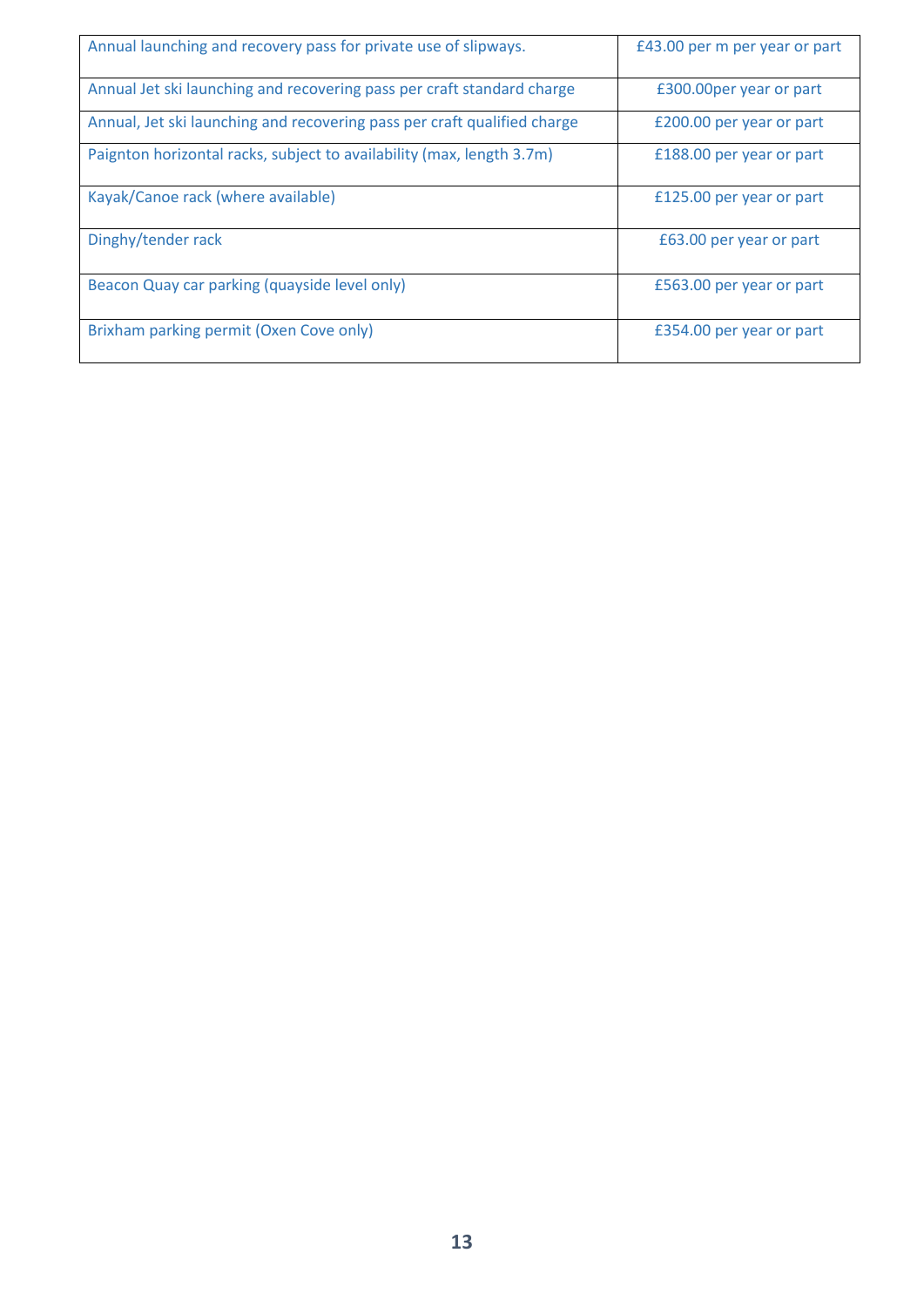#### **Section 3**

## Passenger & Commercial Visiting Facilities



- 3.1.1 This section applies to visiting Passenger Vessels (defined in 1.2.3and commercial vessels (defined in 1.2.5). Prices are **exclusive** of VAT.
- 3.1.2 Where applicable, the charges in this section include mooring/quayside charges.
- 3.1.3 Visiting commercial vessels under 50m LOA not undertaking work within the harbour will pay the charges laid down in the recreational section.

| <b>Visiting Passenger &amp; Commercial Vessels</b>      |                            |
|---------------------------------------------------------|----------------------------|
|                                                         | <b>Charge £</b>            |
| Commercial vessels visiting an enclosed harbour         | £2.00 per m per day        |
| Commercial vessels laid up un-laden (& gas free if      | £9.00 per m/ LOA per day   |
| applicable)                                             | £16.00 per m LOA per week  |
| Commercial vessels taking on or discharging fuel oil or | £32.00 per m LOA per month |
| supplies within an enclosed harbour (max stay 24 hours) | or part                    |
| Commercial vessels anchored in Tor Bay                  | £138.00 per day or part    |
| (those seeking shelter are exempt from this charge)     |                            |
| Vessels anchored in Tor Bay or underwater survey, hull  | £271.00 per day or part    |
| cleaning or repairs                                     |                            |

- 3.1.4 These charges apply at each of the enclosed harbours and are **inclusive of VAT except where** stated. These charges include both harbour dues and mooring fees where applicable.
- 3.1.5 Visitor Pontoons are available, normally for Recreational Vessels during the summer monthsin Brixham and Torquay harbours.
- 3.1.6 Vessels may be required to double-up with other craft, and in such cases fendering will be the responsibility of the Masters of the craft involved. There is no reduction for doubling up.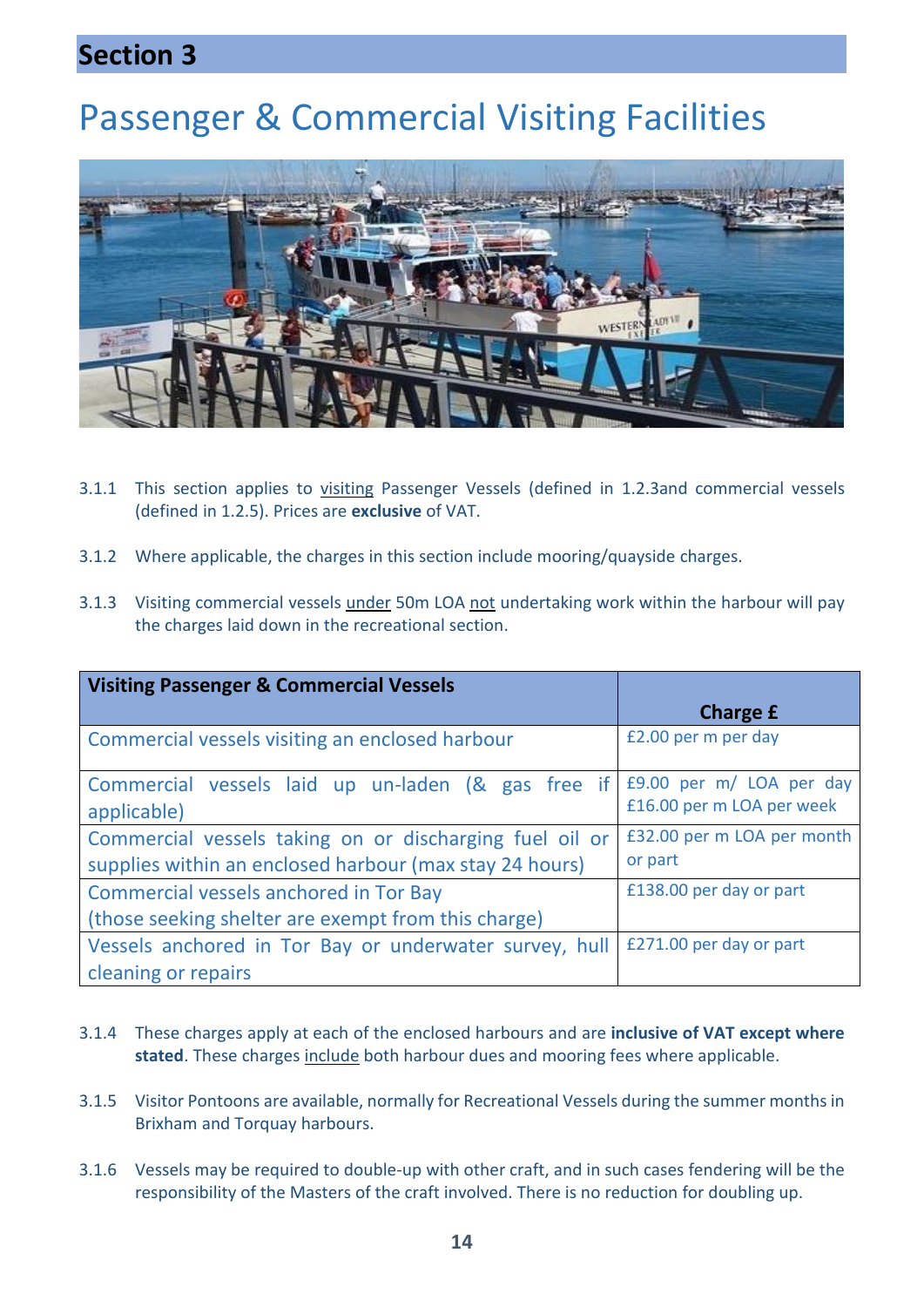- 3.1.7 To avoid the abuse of visitor moorings by local vessels, all craft using visitor mooring facilities will be charged as set out in the recreational section and are normally restricted to a maximum stay of three weeks (21 days) with no return within one week 7 days.
- 3.1.8 Use of harbour facilities will be denied or withdrawn if boats are not adequately insured.

## Launch & Recovery Fees

3.2.1 Launching and recovering fees are charged per day. Vessels which frequently launch or recover may, at the Harbour Master's discretion, purchase an annualslipway passsubject to availability (see annual charges). Trailer parking charges (section 2.3) are in addition to these charges.

| <b>Daily Slipway Charges</b> | Per day |
|------------------------------|---------|
| Up to 5.5 m $(18ft)$         | £15.00  |
| Over 5.5 m                   | £25.00  |

## Trailer Parking

3.3.1 Trailer parking is subject to availability.

| <b>Trailer Parking</b>        | <b>Charge</b> |
|-------------------------------|---------------|
| <b>Daily Trailer parking</b>  | £10.00        |
| <b>Weekly Trailer parking</b> | £50.00        |

### Cargo Dues

- 3.4.1 Goods dues are levied on all vessels (VAT exempt for ve on ssels of over 15 GRT) per occasion.
- 3.4.2 The payment of fish tolls includes alongside berthing charge.

| <b>Goods (Exclusive of VAT)</b>                                                                                                            |                                            |
|--------------------------------------------------------------------------------------------------------------------------------------------|--------------------------------------------|
| <b>Vessels undertaking fish and cargo trans-shipments</b><br>Trans-shipment whether at anchor or under way within<br><b>Harbour limits</b> | Determined by the Harbour<br><b>Master</b> |
| <b>General Cargo/Other Commodities</b>                                                                                                     | £3.00 per pallet                           |
| <b>General Ships Stores/Spares etc.</b>                                                                                                    | £2.00 per tonne                            |
| Waste Bins (1100 litres)                                                                                                                   | £3.00 per unit                             |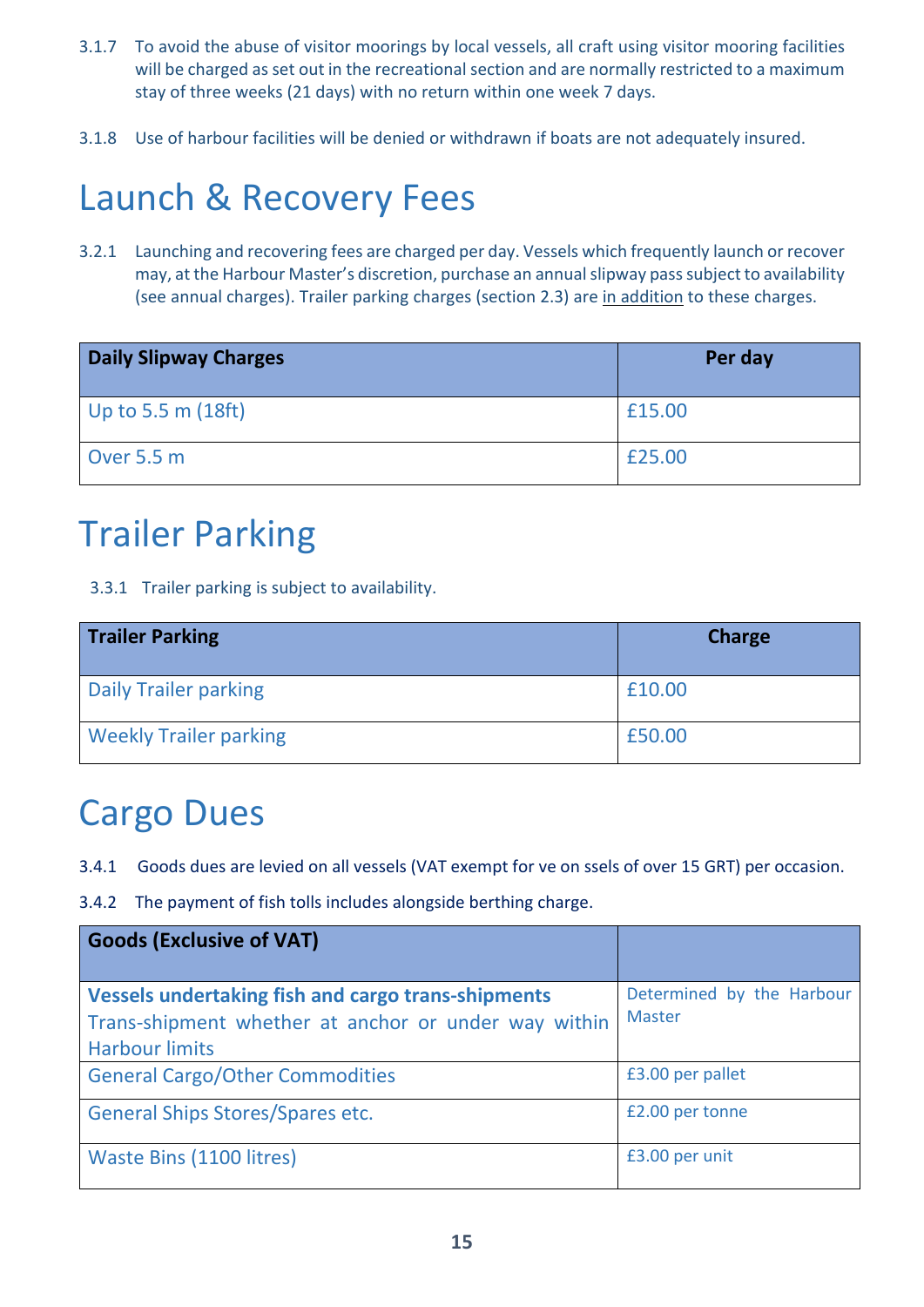## Annual Passenger & Commercial Facilities

#### Berthing & Mooring

- 3.6.1 This section applies to vessels which are moored or berthed within Torquay, Paignton or Brixham harbours. Charges are levied per metre per annum or part thereof expiring 31st March of the following year and are inclusive of VAT, except where specified.
- 3.6.2 Annual berthing, mooring facilities and lying along quayside are **inclusive** of harbour dues at **£51.00**  per metre per annum unless otherwise stated.
- 3.6.3 Vessels owned by charities or charitable organizations, including bona fide local youth organisations are eligible for up to 50% reduction of this charge at the discretion of the Harbour Master.
- 3.6.4 Waiting lists exist for some moorings & facilities. The registration fee to join each waiting list is £50.00. The fee is not refundable or transferable.
- 3.6.5 There is very limited availability for commercial moorings within Tor Bay. The number of commercial mooring allocations is capped at each of the enclosed harbours. This cap is reviewed by the Tor Bay Harbour Master annually. When the cap has been reached a waiting list is created, anyone wishing to join the waiting list should contact the administration team.
- 3.6.6 Permanent moorings and berthing facilities are allocated on an annual basis,  $1<sup>st</sup>$  April to the 31<sup>st</sup> of March of the following year.
- 3.6.7 Vessels moored with raised outboard engines must cover the propeller and skeg with a bucket or similar to prevent damage to other boats. Vessels must be sufficiently fendered to prevent damage to other vessels, Quays or other property (Tor Bay Harbour Byelaw 46).

| <b>Torquay Annual Berthing Charges inclusive of Dues</b>         |                      |
|------------------------------------------------------------------|----------------------|
| Inner Harbour Pontoons Commercial Vessels (9.14m only)           | £1842.00per berth    |
| Town Dock and Princess Pier Pontoon Commercial Vessels up to 6m  | £1595.00 per berth   |
| Town Dock and Princess Pier Pontoon Commercial Vessels up to 8m  | £2127.00 per berth   |
| Town Dock and Princess Pier Pontoon Commercial Vessels up to 10m | £2659.00 per berth   |
| Town Dock and Princess Pier Pontoon Commercial Vessels up to 12m | £3190.00 per berth   |
|                                                                  |                      |
| <b>Paignton Annual Berthing Charges inclusive of Dues</b>        | minimum 5m           |
|                                                                  |                      |
| Commercial Trot mooring (no risers provided) up to 11m           | £1351.00             |
| Commercial Trot mooring (no risers provided) up to 14m           | £1717.00 per mooring |
| Lying Along the Quayside                                         | £110.00 per m LOA    |

#### 3.6.8 All charges **include** VAT except where specified.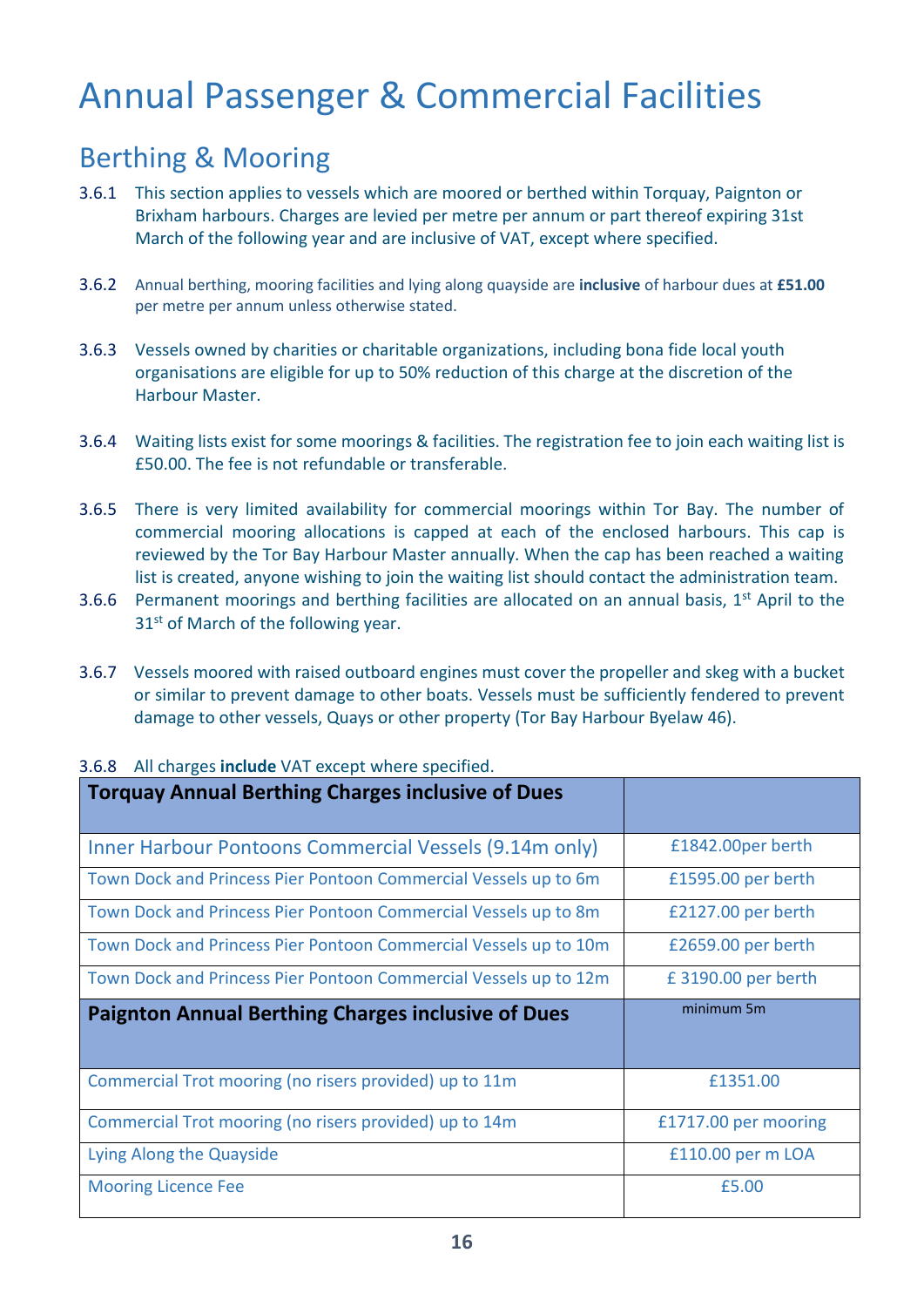| <b>Brixham Annual Berthing Charges inclusive of Dues</b>           |                         |
|--------------------------------------------------------------------|-------------------------|
| Outer Harbour Swinging Mooring up to 6.4m                          | £836.00 per mooring     |
| Outer Harbour Swinging Mooring up to 8 m                           | £1259.00 per mooring    |
| Outer Harbour Swinging Mooring up to 9.14m                         | £1274.00 per mooring    |
| Outer Harbour Swinging Mooring up to 10 m                          | £1456.00 per mooring    |
| Outer Harbour Swinging Mooring up to 11 m                          | £1610.00 per mooring    |
| Outer Harbour Swinging Mooring up to 12.19 m                       | £1792.00 per mooring    |
| Outer Harbour Swinging Mooring up to 15.24 m                       | £2188.00 per mooring    |
| Outer Harbour Swinging Mooring over 15.24 charged per m            | £152.00 per m per annum |
| Inner Harbour Trot mooring (no risers provided) up to 5 m          | £572.00 per mooring     |
| Inner Harbour Trot mooring (no risers provided) up to 6 m          | £609.00 per mooring     |
| Inner Harbour Trot mooring (no risers provided) up to 7m           | £715.00 per mooring     |
| Inner Harbour Trot mooring (no risers provided) up to 8m           | £823.00 per mooring     |
| Inner Harbour Trot mooring (no risers provided) up to 9m           | £849.00 per mooring     |
| Inner Harbour Trot mooring (no risers provided) up to 10 m         | £1059.00 per mooring    |
| Lying Along the Quayside                                           | £110.00 per m per annum |
| Use of Town Pontoon by Tenders (At the Harbour Masters discretion) | £8.00 per m per annum   |

#### Use of Tor Bay Harbour Authority Landing/Embarkation

#### Facilities

- 3.7.1 These charges apply to passengers embarking/landing within any of the enclosed ports, at piers, pontoons or any other fit-for-purpose harbour facility.
- 3.7.2 Passengers embarked as trainees aboard vessels owned and operated by a registered charity for the purpose of training people at sea for recreational purposes are exempt.

| <b>Passenger Vessels</b>                                                                                              |         |
|-----------------------------------------------------------------------------------------------------------------------|---------|
| MCA coded vessels and MCA class V, VI, VIA vessels & EU<br>classes & other passenger vessels; per passenger per visit | £3.00   |
| Cruise ships; per passenger per visit                                                                                 | £4.00   |
| MCA coded vessels and MCA class V, VI, VIA vessels & EU<br>classes visiting Tor Bay Harbour (combined charge)         | £331.00 |

3.7.3 Annual charges may instead be levied on passenger vessels which routinely land or embark within Tor Bay Harbour.

| <b>Passenger Vessels – Annual Compound Charges</b>                                                                                            |                          |
|-----------------------------------------------------------------------------------------------------------------------------------------------|--------------------------|
| MCA coded vessels < 24m LOA                                                                                                                   | £104.00 per year or part |
| MCA class V, VI, VIA vessels, EU classes and coded vessels of   £4.00 per person per year or  <br>24m & over; per licenced passenger capacity | part                     |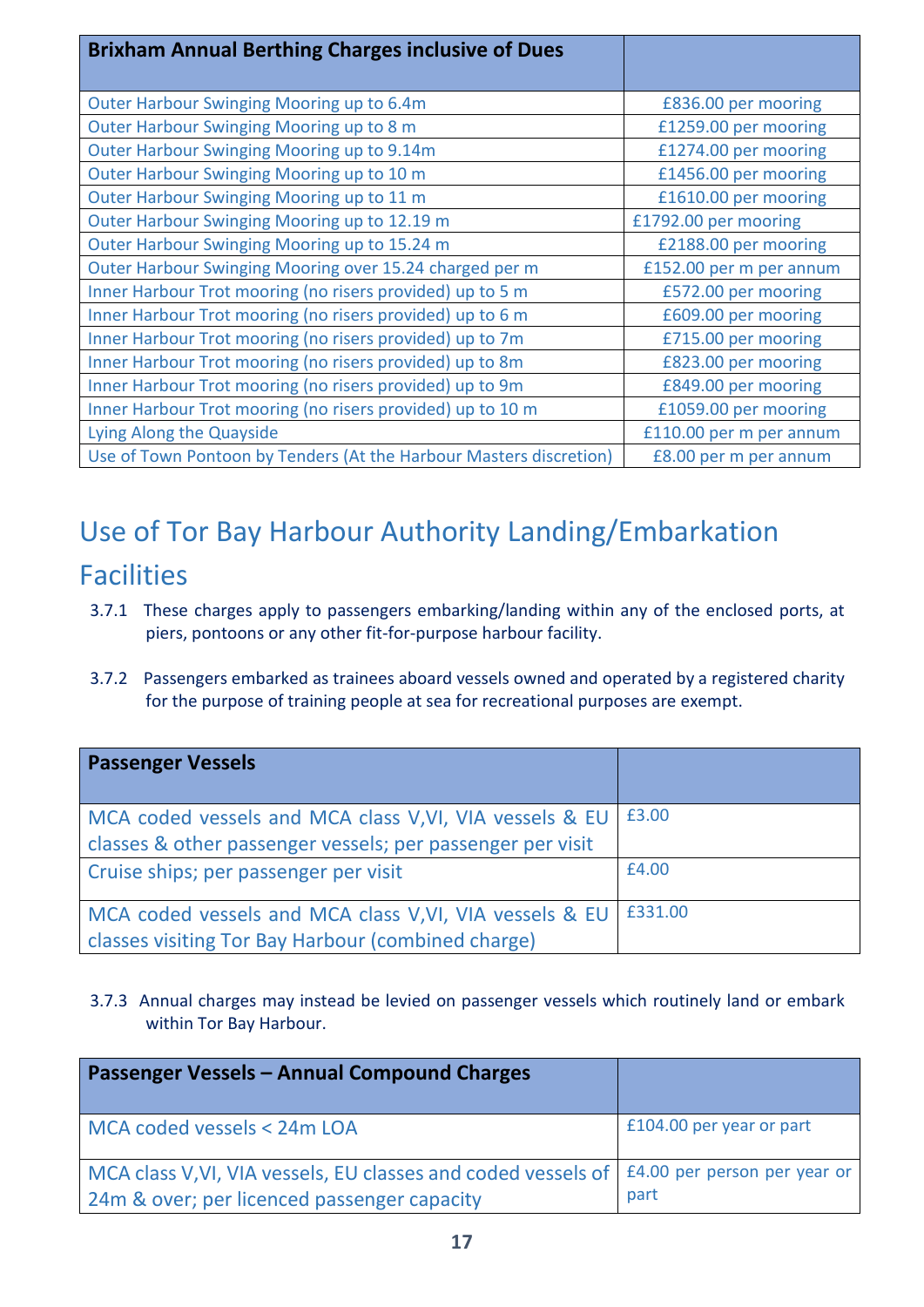#### Annual Slipway Charges

3.8.1 Annual slipway pass subject to availability. Trailer parking charges are **in addition** to these charges.

| Passenger Vessels - Annual Compound Charges                                                                       |                       |
|-------------------------------------------------------------------------------------------------------------------|-----------------------|
| Launching & Recovery pass for commercial use of slipways                                                          | £50.00 per m/per year |
| MCA coded and MCA class V, VI, VIA Passenger vessels and<br>EU classes visiting Tor Bay Harbour (combined charge) | £331.00               |

3.8.2 Passenger vessels other than MCA Coded and MCA class V, VI, VIA Passenger Vessels and EU Classes to be charged as commercial vessels .

## Goods and Cargo Dues

- 3.9.1 Goods dues are levied on all vessels (VAT exempt for vessels of over 15 GRT) per occasion.
- 3.9.2 The payment of fish tolls includes alongside berthing charge.

| <b>Goods (Exclusive of VAT)</b>                                                                                 |                                   |
|-----------------------------------------------------------------------------------------------------------------|-----------------------------------|
| Fish and cargo trans-shipments Transhipment of all cargo<br>and or products within Tor Bay Harbour Jurisdiction | £0.015 per £ (I.5% Ad<br>Valorem) |
| <b>General Cargo/Other Commodities</b>                                                                          | £3.00 per pallet                  |
| <b>General Ships Stores/Spares etc.</b>                                                                         | £2.00 per tonne                   |

#### Parking, Quayside Storage Facilities

- 3.10.1 All Boat & Trailer parking is subject to availability. Annual trailer parking is only available when an annual launching and recovery pass is purchased.
- 3.10.2 The annual trailer parking identified in thissection does not entitle permanent parking of the trailer in the parking area. Customers seeking continuous trailer storage should refer to Boat & Trailer parking.
- 3.10.3 All personal watercraft (jet skis) must be registered with the Harbour Authority. Proof of insurance must be produced if so requested by the Harbour Office or Harbour Patrol.
- 3.10.4 Use of launching/recovery facilities is at the Harbour Master's discretion.
- 3.10.5 Certificate will be charged the lesser 'qualified' rate shown below. Proof of such qualification will be required on each occasion.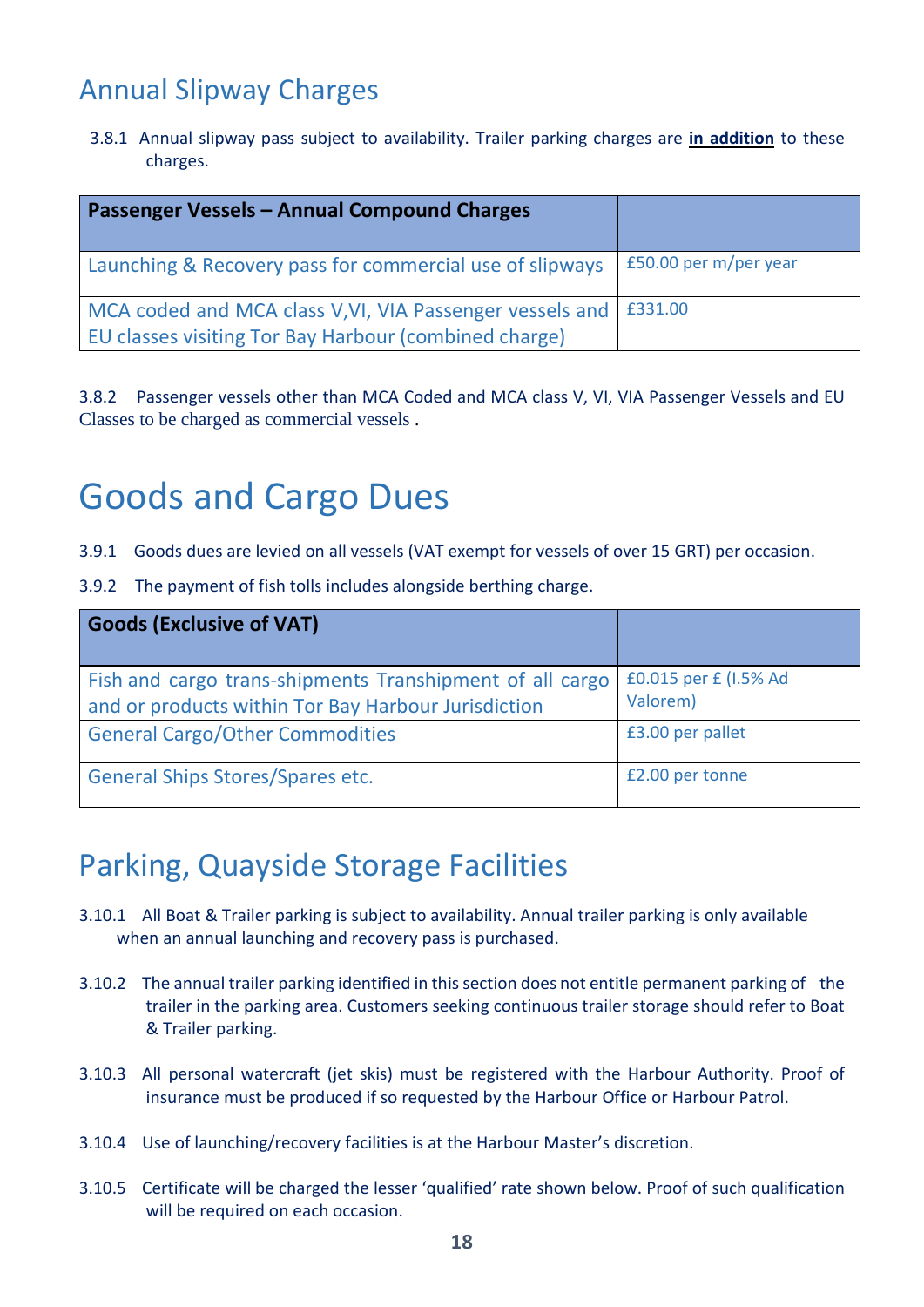- 3.10.6 Charges for horizontal racks are inclusive of harbour dues.
- 3.10.7 Craft other than tenders to a larger vessel on a Council Mooring, will pay harbour dues in addition to the rack charge. Boat park charges will be based on the greater length of either boat or trailer - if not stored on a launching trolley.
- 3.10.8 Beacon Quay reserved car parking spaces: allocation of spaces is subject to their being required by the Authority for up to 14 days per year to accommodate maritime events.
- 3.10.9 Winter storage is only available at Paignton Harbour for the period 1st October to 31st March following only (in whole or in part) and no reduction will be allowed for any lesser period

| <b>Car, Boat &amp; Trailer storage</b>                                |                          |
|-----------------------------------------------------------------------|--------------------------|
| Winter storage charge at Paignton Harbour                             | £47.00 per m LOA         |
| Boat storage on the Quay (on or off a trailer)                        | £3.00 per m per day      |
| Use of Grids inclusive of harbour dues - Brixham                      | £5.00 per m per day      |
| Use of Slipway/beach to dry out/ other quayside berths for<br>repairs | £4.00 per m per day      |
| Dinghy/Tender racks                                                   | £63.00 per year          |
| Beacon Quay car parking (quayside level only)                         | £563.00 per year or part |
| Brixham parking permit (Oxen cove only)                               | £354.00 per year or part |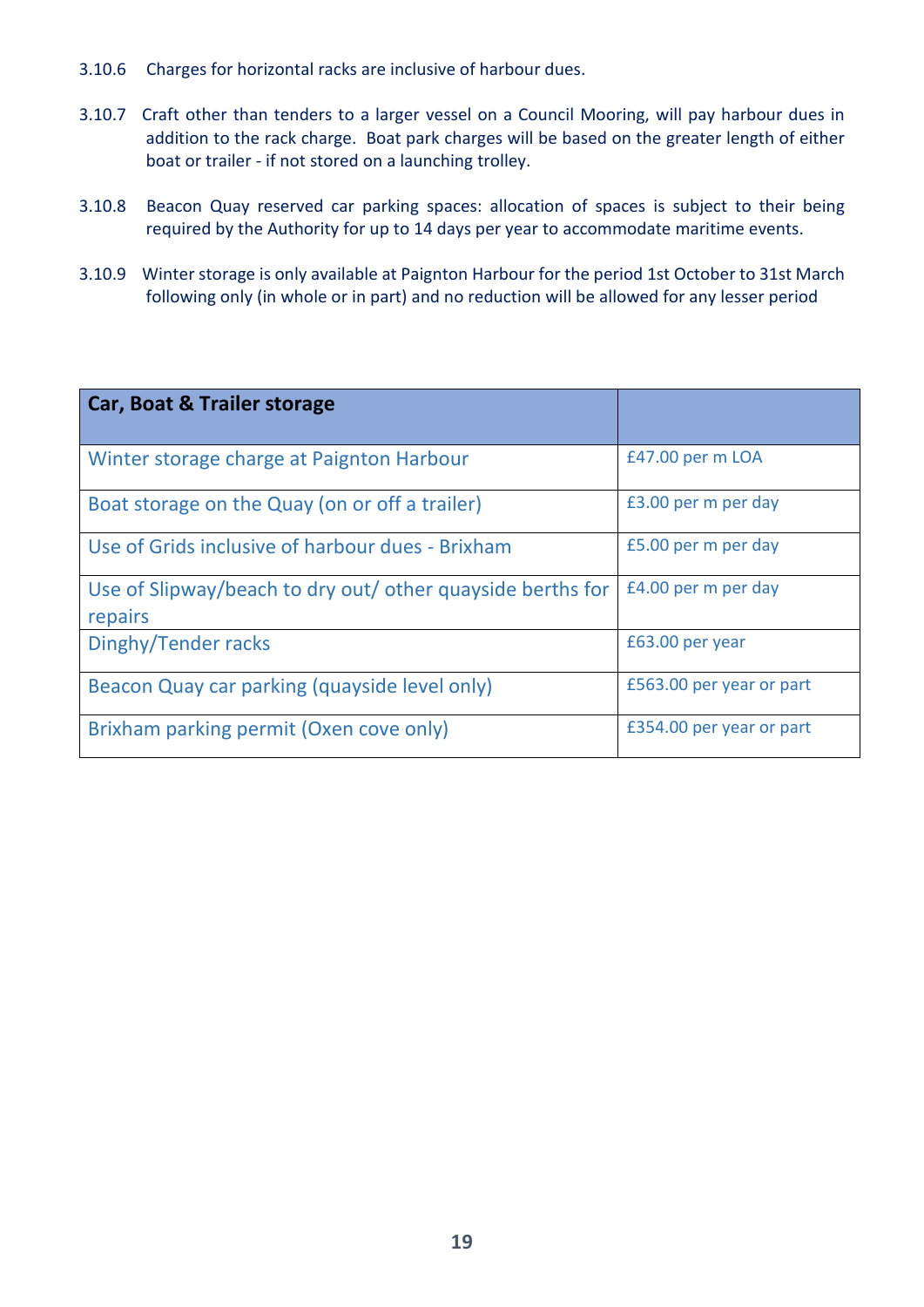#### **Section 4**

### Visiting Registered Fishing Vessels Facilities



- 4.1.1 This section applies to visiting Motor Fishing Vessels (defined in 1.2.3). Prices are **exclusive** of VAT.
- 4.1.2 Where applicable, the charges in this section include mooring/quayside charges.
- 4.1.3 Vessels may be required to double-up with other craft, and in such cases fendering will be the responsibility of the Masters of the craft involved. There is no reduction for doubling up.
- 4.1.4 Use of harbour facilities will be denied or withdrawn if boats are not adequately insured.

| <b>Visiting Motor Fishing Vessel</b>                              |                                                                                                      |
|-------------------------------------------------------------------|------------------------------------------------------------------------------------------------------|
| Motor fishing vessels landing fish which attract fishing<br>tolls | Free for the day of landing, else:<br>£30.00 per day for MFV < 20m<br>£40.00 per day for MFV $>$ 20m |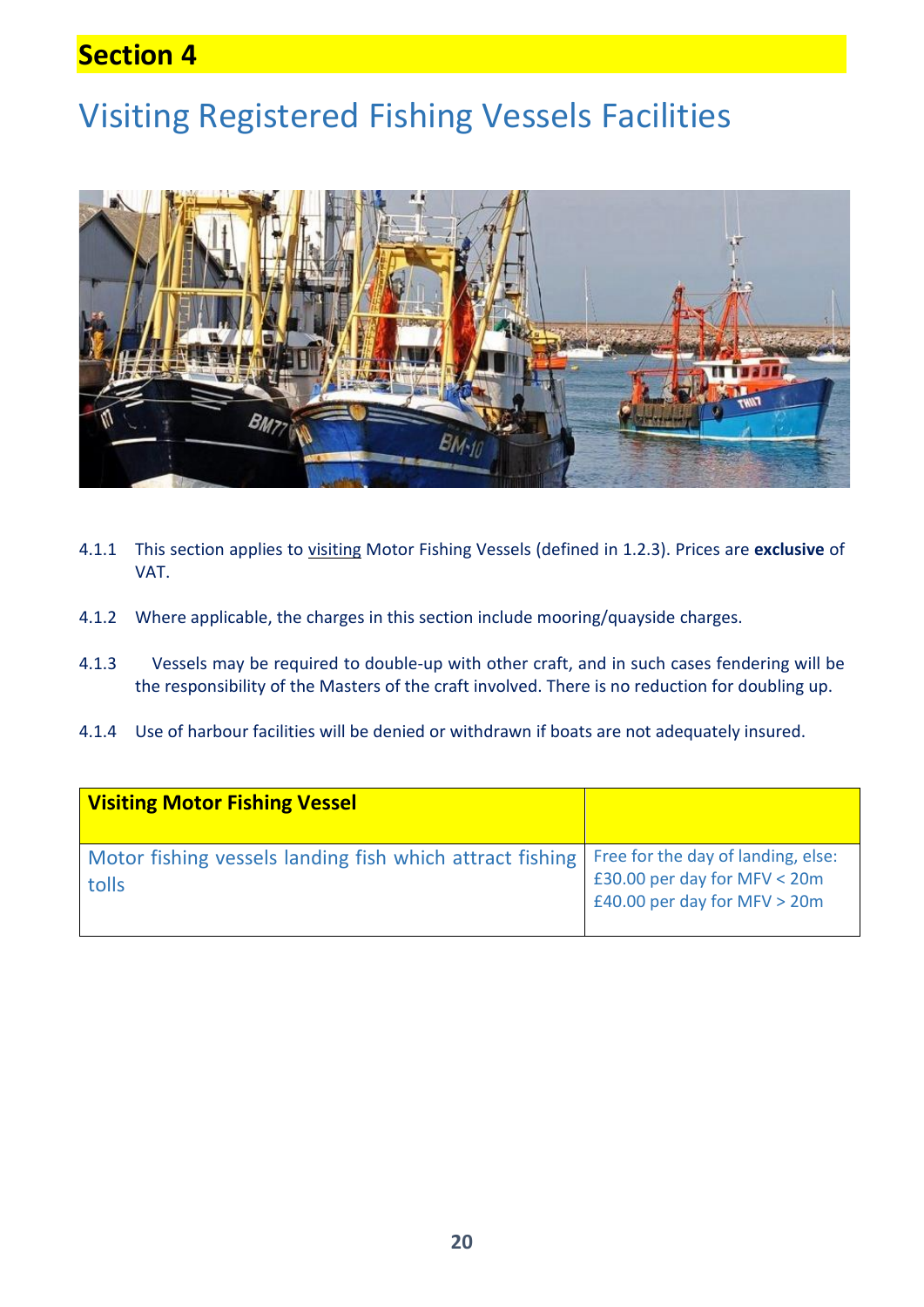## Goods and Cargo Dues

4.2.1 Goods dues are levied on all vessels (VAT exempt for vessels of over 15 GRT) per occasion.

4.2.2 The payment of fish tolls includes alongside berthing within Tor Bay Harbour at a berth to be agreed by the Harbour Authority

| <b>Goods (Exclusive of VAT)</b>                                                                                                                                                              |                    |     |        |    |
|----------------------------------------------------------------------------------------------------------------------------------------------------------------------------------------------|--------------------|-----|--------|----|
| Fish (other than cured fish) including shellfish, crabs etc.<br>brought into the harbour or to any place within the limits of<br>the harbour by sea and sold, on the gross proceeds of fish. | £0.025<br>Valorem) | per | E(2.5% | Ad |
| Fish overlanded and sold on the Brixham Fish Market                                                                                                                                          | £0.015<br>Valorem) | per | f(1.5% | Ad |
| Fish overlanded onto the Harbour Estate but not sold on<br>the market.<br>Fish, Shellfish (Overland) and all products brought onto the<br>Harbour Estate via road                            | £0.015<br>Valorem) | per | f(1.5% | Ad |
| Fish and cargo trans-shipments<br>Transhipment of all cargo and or products within Tor Bay<br><b>Harbour Jurisdiction</b>                                                                    | £0.015<br>Valorem) | per | E(1.5% | Ad |
| <b>General Cargo/Other Commodities</b>                                                                                                                                                       | £3.00 per pallet   |     |        |    |
| General Ships stores/Spares etc.                                                                                                                                                             | £2.00 per tonne    |     |        |    |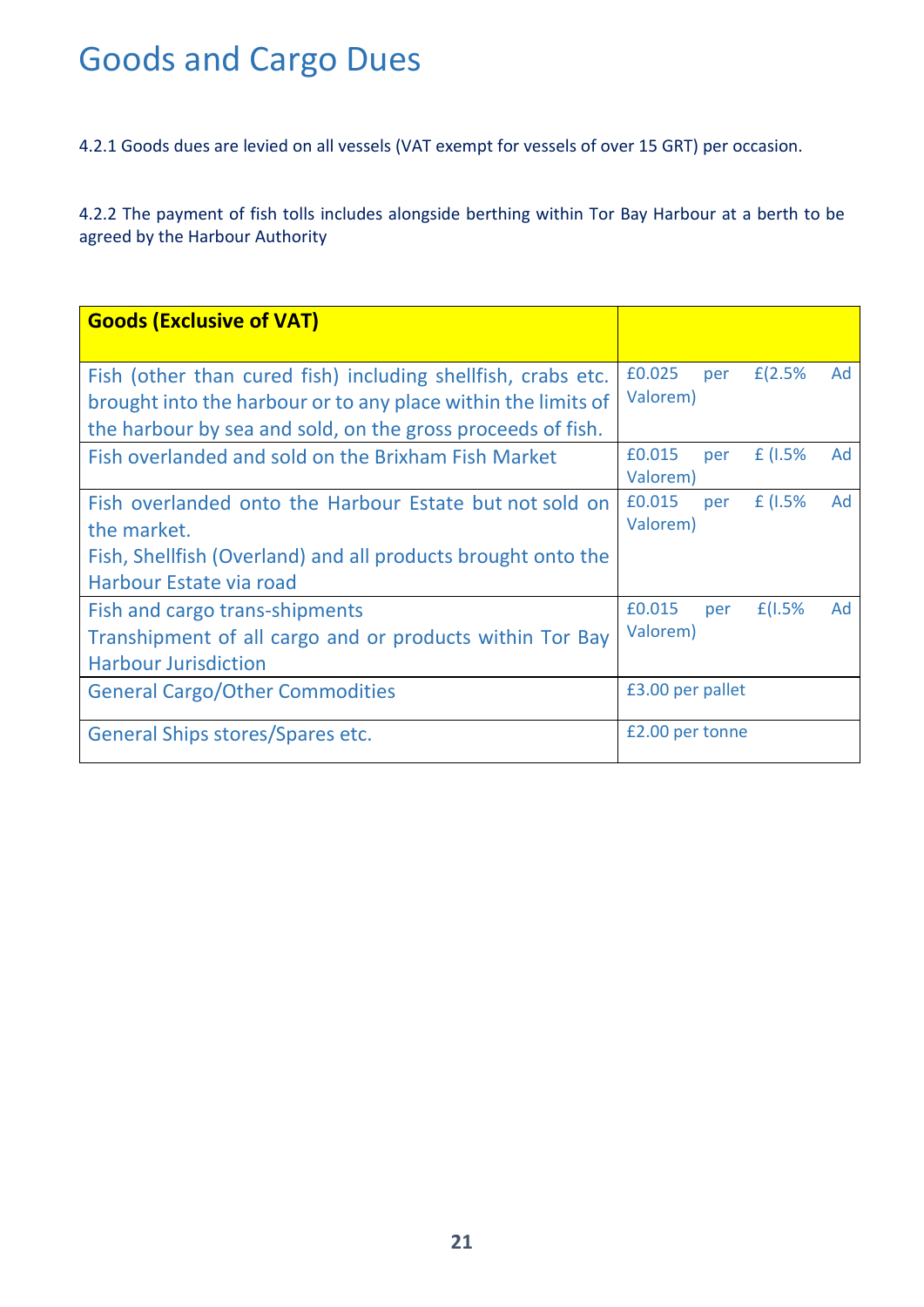### Annual Registered Fishing Vessel Facilities

#### Harbour Dues

4.3.1 Applies to Motor Fishing Vessels (as defined in 1.2.4) normally moored within an enclosed harbour regardless of whether they are carrying out work or not). Prices are **exclusive** of VAT.

4.3.2 Charges are levied per metre per annum or part thereof expiring 31<sup>st</sup> March of the following year.

| <b>Harbour Dues - Motor Fishing Vessels</b><br>MFV based in and working from Tor Bay Harbour |                       |
|----------------------------------------------------------------------------------------------|-----------------------|
| <b>Under 8m LOA</b>                                                                          | £11.00 per m per year |
| $8m - 12m$ LOA                                                                               | £13.00 per m per year |
| Over 12m LOA                                                                                 | £15.00 per m per year |

#### Berthing & Mooring

- 4.4.1 This section applies to vessels which are moored or berthed within Torquay, Paignton or Brixham harbours. Charges are levied per metre per annum or part thereof expiring 31<sup>st</sup> March the following year and are **inclusive** of VAT, **however all vessels >15 GRT will be exempt and will have this removed at point of charging**.
- 4.4.2 Waiting lists exist for some moorings & facilities. The registration fee to join each waiting list is £50.00. The fee is not refundable or transferable.

| <b>Torquay Annual Berthing</b>                                                     |                         |  |  |
|------------------------------------------------------------------------------------|-------------------------|--|--|
| <b>Princess Pier Pontoon See Private and Commercial Charges</b><br>(includes dues) | £265.00 per m per annum |  |  |
| <b>Paignton Annual Berthing</b>                                                    |                         |  |  |
| Trot mooring (no risers provided) up to 6.1m<br>Minimum charge                     | £52.0 per mooring       |  |  |
| Trot mooring (no risers provided) up to 8m                                         | £364.00 per mooring     |  |  |
| Lying Along the Quayside Inclusive of dues                                         | £110.00 per m LOA       |  |  |
| <b>Mooring Licence Fee</b>                                                         | £5.00                   |  |  |
| <b>Brixham Annual Berthing Exclusive of Dues</b>                                   |                         |  |  |
| Outer Harbour Swinging Mooring up to 6.4 m                                         | £316.00 per mooring     |  |  |
| Outer Harbour Swinging Mooring up to 8 m                                           | £739.00 per mooring     |  |  |
| Outer Harbour Swinging Mooring up to 9.14 m                                        | £754.00 per mooring     |  |  |
| Outer Harbour Swinging Mooring up to 10 m                                          | £936.00 per mooring     |  |  |
| Outer Harbour Swinging Mooring up to 11 m                                          | £986.00 per mooring     |  |  |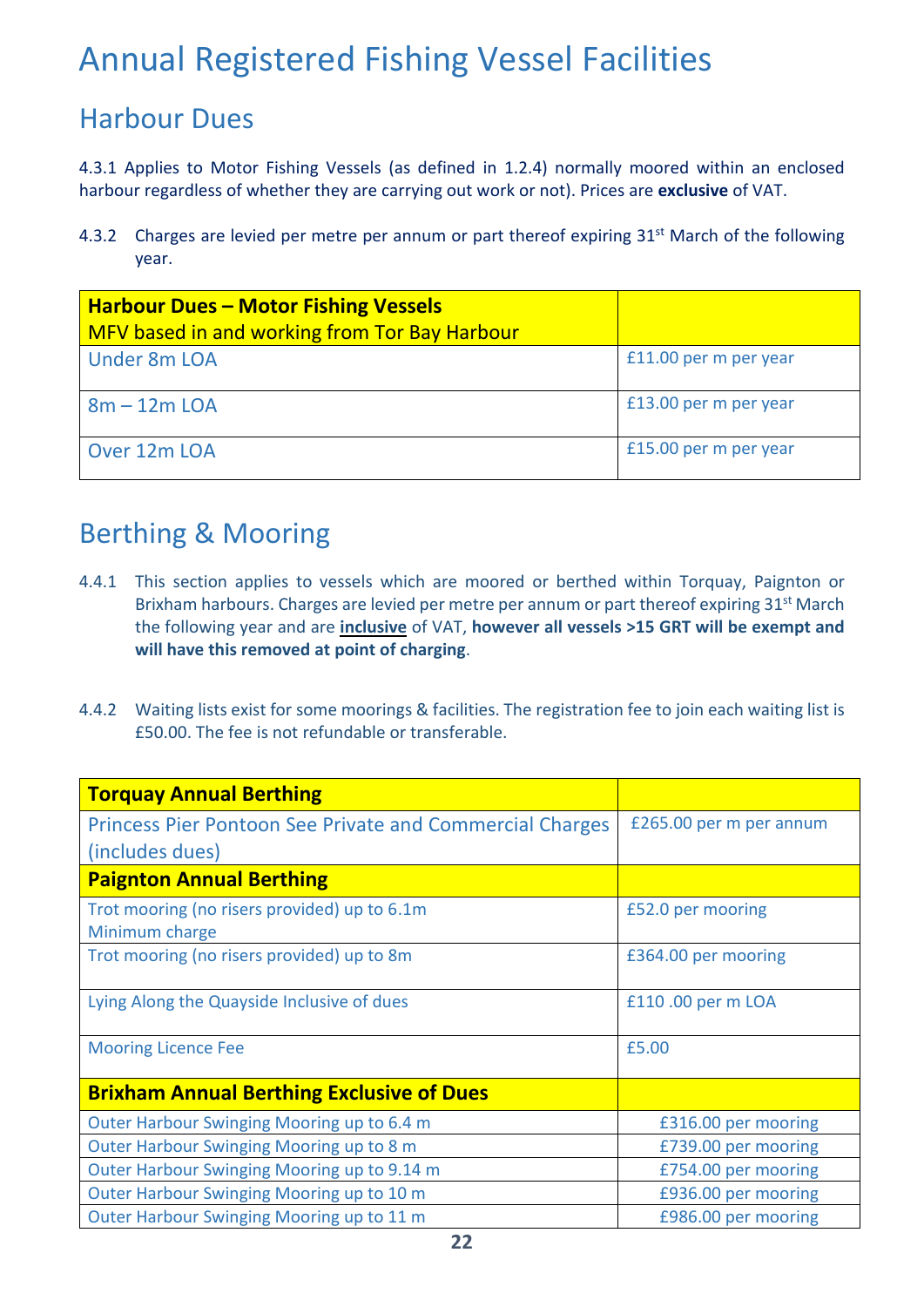| Outer Harbour Swinging Mooring up to 12.19 m                       | £1168.00 per mooring    |
|--------------------------------------------------------------------|-------------------------|
| Outer Harbour Swinging Mooring up to 15.24m                        | £1356.00 per mooring    |
| Outer Harbour Swinging Mooring over 15.24 charged per m            | £100.00 per m per annum |
| Inner Harbour Trot mooring (no risers provided) up to 5 m          | £52.00 per mooring      |
| Inner Harbour Trot mooring (no risers provided) up to 6 m          | £89.00 per mooring      |
| Inner Harbour Trot mooring (no risers provided) up to 7 m          | £195.00 per mooring     |
| Inner Harbour Trot mooring (no risers provided) up to 8 m          | £303.00 per mooring     |
| Inner Harbour Trot mooring (no risers provided) up to 9 m          | £329.00 per mooring     |
| Inner Harbour Trot mooring (no risers provided) up to 10 m         | £539.00 per mooring     |
| Lying Along the Quayside Inclusive of dues                         | £110.00 per m per annum |
| Use of Town Pontoon by Tenders (At the Harbour Masters discretion) | £8.00 per m per annum   |

### Goods and Cargo Dues

4.5.1 Goods dues are levied on all vessels (VAT exempt for vessels of over 15 GRT) per occasion.

4.5.2 The payment of fish tolls includes alongside berthing charge at Brixham and water consumption where a recharge facility does not exist.

| <b>Goods (Exclusive of VAT)</b>                                                                                                                                                              |                    |     |            |    |
|----------------------------------------------------------------------------------------------------------------------------------------------------------------------------------------------|--------------------|-----|------------|----|
| Fish (other than cured fish) including shellfish, crabs etc. brought<br>into the harbour or to any place within the limits of the harbour<br>by sea and sold, on the gross proceeds of fish. | £0.025<br>Valorem) | per | E(2.5%     | Ad |
| Fish overlanded and sold on the Brixham Fish market                                                                                                                                          | £0.015<br>Valorem) | per | E(1.5%     | Ad |
| Fish overlanded onto the Harbour Estate but not sold on the<br>market.<br>Fish, Shellfish (Overland) and all products brought onto the<br>Harbour Estate via road                            | £0.015<br>Valorem) |     | per £(1.5% | Ad |
| Fish and cargo trans-shipments<br>Transhipment of all cargo and or products within Tor Bay<br><b>Harbour Jurisdiction</b>                                                                    | £0.015<br>Valorem) | per | f(1.5%     | Ad |
| <b>General Cargo/Other Commodities</b>                                                                                                                                                       | £10.00 per pallet  |     |            |    |
| General Ships stores/Spares etc.                                                                                                                                                             | £2.00 per tonne    |     |            |    |

### Parking, Quayside Storage Facilities

- 4.6.1 Craft other than tenders to a larger vessel on a Council Mooring, will pay harbour dues in addition to the rack charge. Boat park charges will be based on the greater length of either boat or trailer - if not stored on a launching trolley.
- 4.6.2 Beacon Quay reserved car parking spaces: allocation of spaces is subject to their being required by the Authority for up to 14 days per year to accommodate maritime events.
- 4.6.3 Winter storage is only available at Paignton Harbour for the period 1<sup>st</sup> October to 31<sup>st</sup> March following only (in whole or in part) and no reduction will be allowed for any lesser period.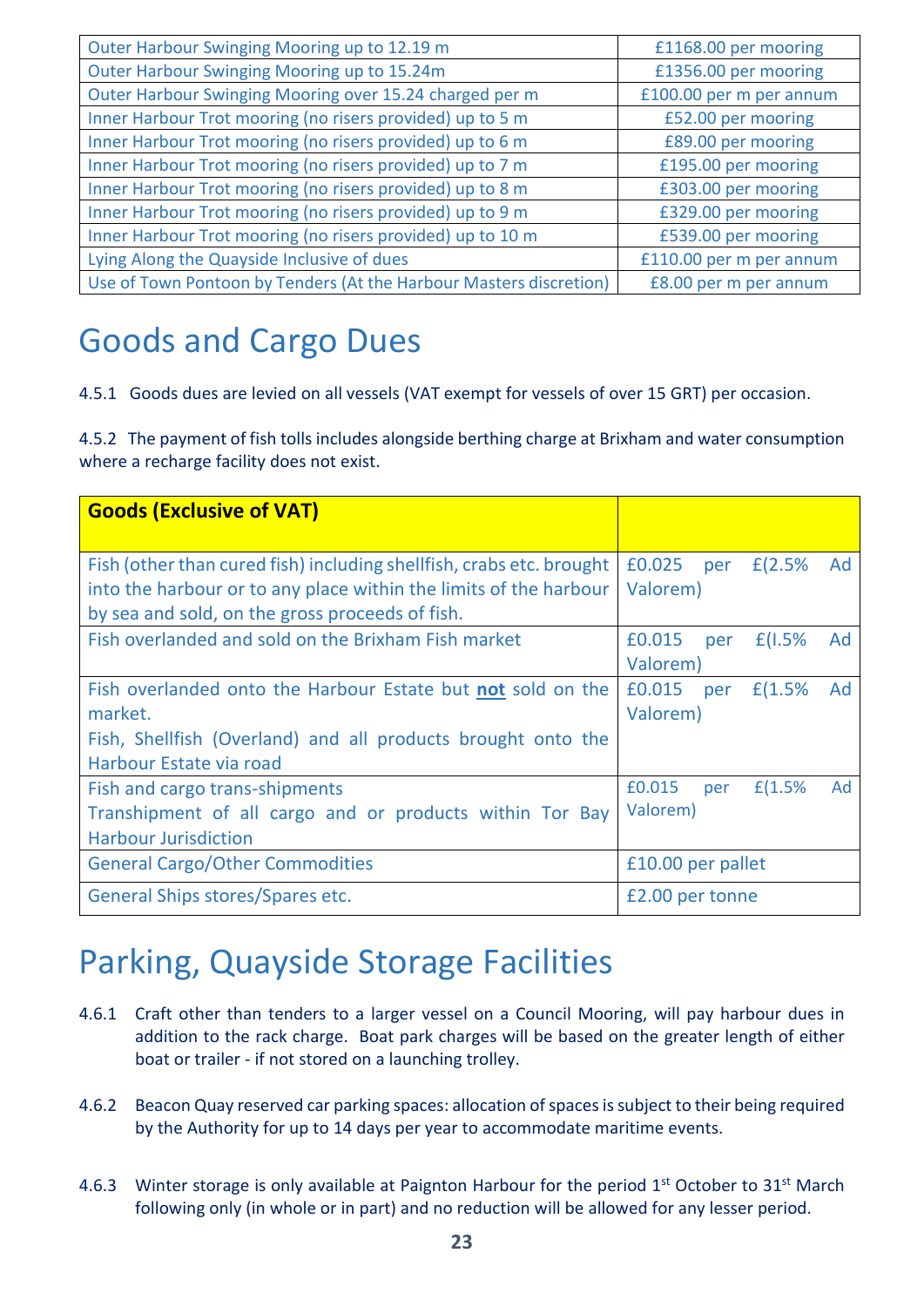| <b>Car, Boat &amp; Trailer storage on Quays</b>                       |                          |
|-----------------------------------------------------------------------|--------------------------|
| Winter storage charge at Paignton Harbour                             | £47.00 per m LOA         |
| Boat storage on the Quay (on or off a trailer)                        | £3.00 per m per day      |
| Use of Grids inclusive of harbour dues - Brixham                      | £5.00 per m per day      |
| Use of Slipway/beach to dry out/ other quayside berths for<br>repairs | £4.00 per m per day      |
| Dinghy/Tender racks                                                   | £63.00 per year          |
| Beacon Quay car parking (quayside level only)                         | £563.00 per year or part |
| Brixham parking permit (Oxen cove only)                               | £354.00 per year or part |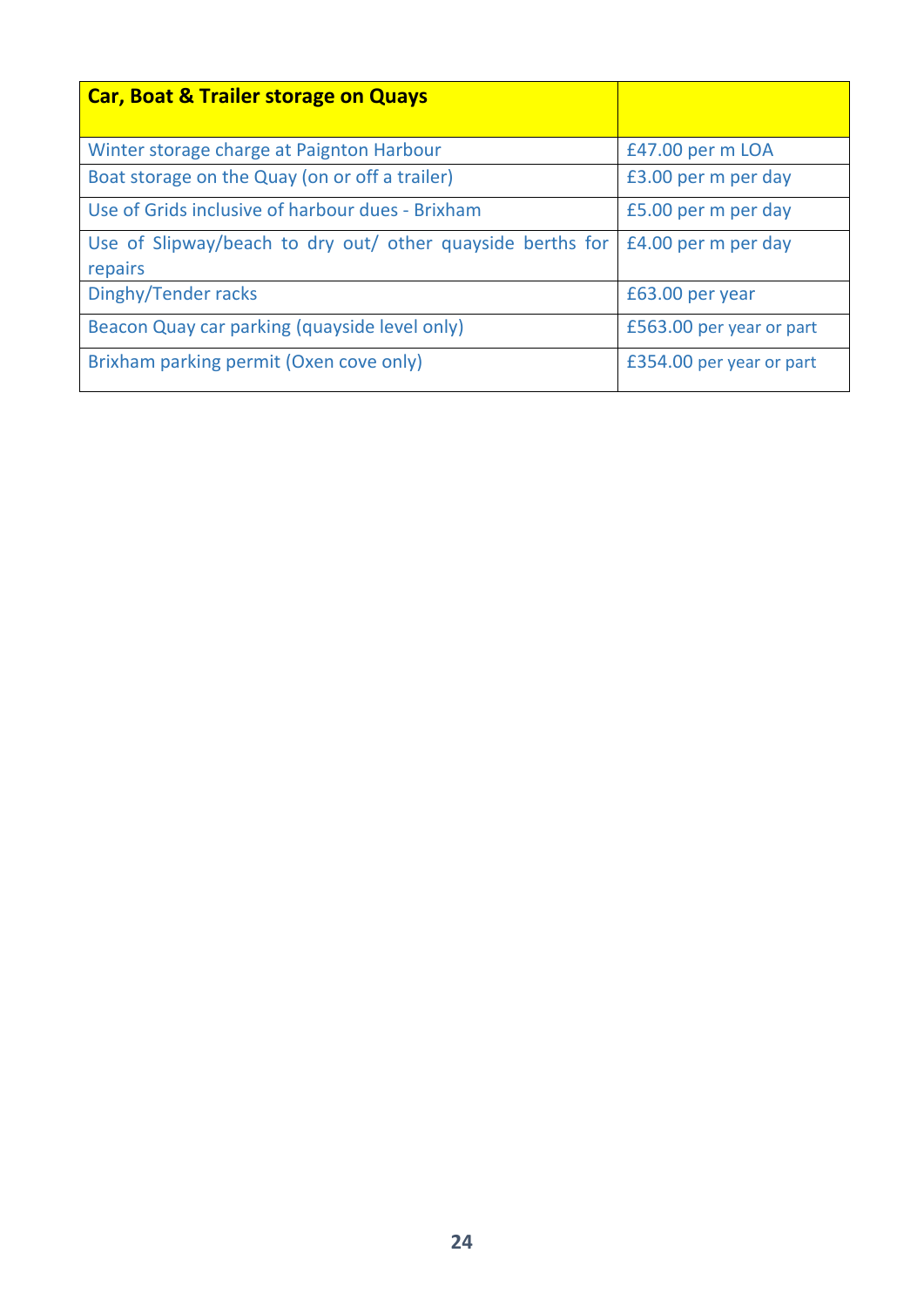### **Section 5**

## Services and Other Charges

- 5.1.1 Electricity cards for electricity only, are available in the following denominations for the respective price (prices listed are inclusive of 5% REDUCED RATE VAT)
- 5.1.2 These utility charges are applicable only where a recharging facility exists, e.g. card/token meters or sub meters. Also, these charges are linked to the relevant energy prices at any given time.

| <b>Electric</b>                                     |                                                  |
|-----------------------------------------------------|--------------------------------------------------|
| Level 1 card                                        | $£2.10$ each                                     |
| Level 5 card                                        | £10.50 each                                      |
| Level 10 card                                       | £21.00 each                                      |
| Smart card (available at Torquay only)              | To be determined by the<br><b>Harbour Master</b> |
| Brixham Harbour KW charge for Motor Fishing Vessels | To be determined by the<br><b>Harbour Master</b> |

- 5.1.3 Water taken in quantities of less than one tonne there is no charge except where a recharge facility exists.
- 5.1.4 For water supplied from the Council's standpipes the following charges apply.
- 5.1.5 Other charges below apply where water recharging facilities are not available through metered services.

| <b>Water</b>                                                 |                                                  |
|--------------------------------------------------------------|--------------------------------------------------|
| <b>Water charges (zero rates VAT)</b>                        |                                                  |
| Up to 50 tonnes                                              | £4.00 per tonne                                  |
| 50 tonnes and over                                           | £3.00 per tonne                                  |
| Fishing Vessels with freshwater tanks $- 0m - 8m$            | £42.00 per annum                                 |
| Fishing Vessels with freshwater tanks - 8m - 12m             | £63.00 per annum                                 |
| Fishing Vessels with freshwater tanks $-12m - 20m$           | £234.00 per annum                                |
| Fishing Vessels with freshwater tanks over 20m               | To be determined by the<br><b>Harbour Master</b> |
| Brixham Harbour per cubic meter (where facility is in place) | To be determined by the<br><b>Harbour Master</b> |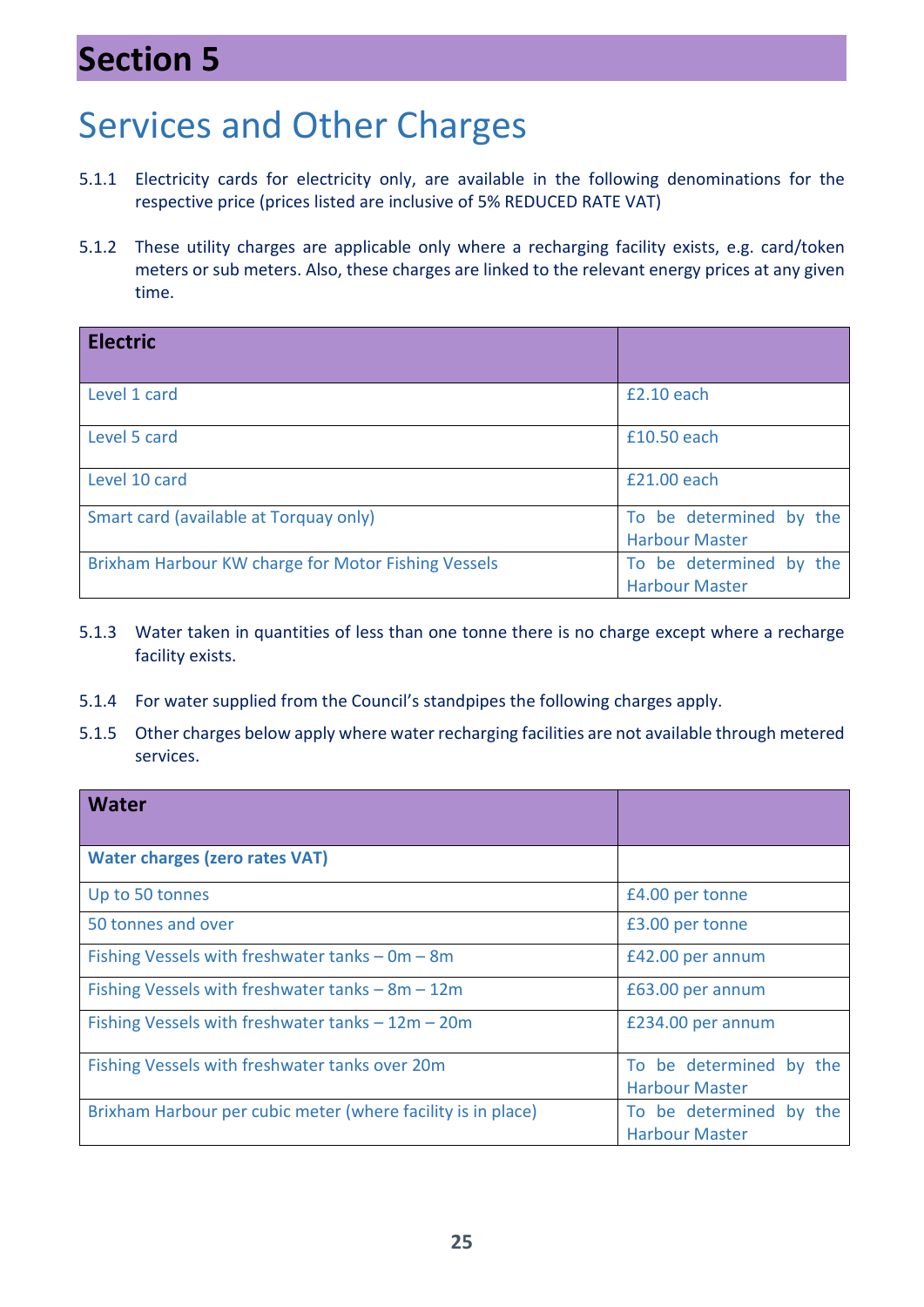### Crane, Labour and Equipment Hire Charges

- 5.2.1 The Tor Bay Harbour Authority mobile crane is primarily for use of the harbour, however, if there is sufficient capacity it can be hired at an hourly charge inclusive of VAT for a maximum weight of 10 tonnes.
- 5.2.2 Use of mobile commercial cranes or other lifting appliances (including Hiab's) on Harbour estate is at the Harbour Master's discretion. At least 48 hours advance notification must be provided for each operation

| Crane                                                   |                             |
|---------------------------------------------------------|-----------------------------|
|                                                         |                             |
| Storage on the Quay                                     | £3.00 per meter LOA per day |
|                                                         | or part                     |
| Site rental for mobile crane at Torquay Harbour         | To be determined by the     |
|                                                         | <b>Harbour Master</b>       |
| Use of mobile commercial crane and/or Hiab on Harbour   | £45.00 per crane            |
| Property/Estate up to 4 hours (Inclusive of launch fee) |                             |
| Use of mobile commercial crane and/or Hiab on Harbour   | £90.00 per crane/per day    |
| Property/Estate over 4 hours (Inclusive of launch fee)  |                             |

- 5.2.3 Enhanced rates will be charged, out of ordinary working hours, where overtime is required to be worked. If staff have are called out, a minimum of 2 hours overtime will be charged (per person).
- 5.2.4 Tor Bay Harbour Authority personnel and equipment (subject to availability) are charged out at the following rates all including VAT. Hire of these facilities are at the Harbour Masters discretion.
- 5.2.5 Towing and water taxi services are provided at the discretion of the Harbour Master.
- 5.2.6 Use of forklifts on harbour property/estate is at the discretion of the Harbour Master.
- 5.2.7 Forklift truck services to Ship's Agents, includes labour up to 30 minutes and minimal storage up to 1 week.
- 5.2.8 The boat pressure washing service includes the provision of an operator.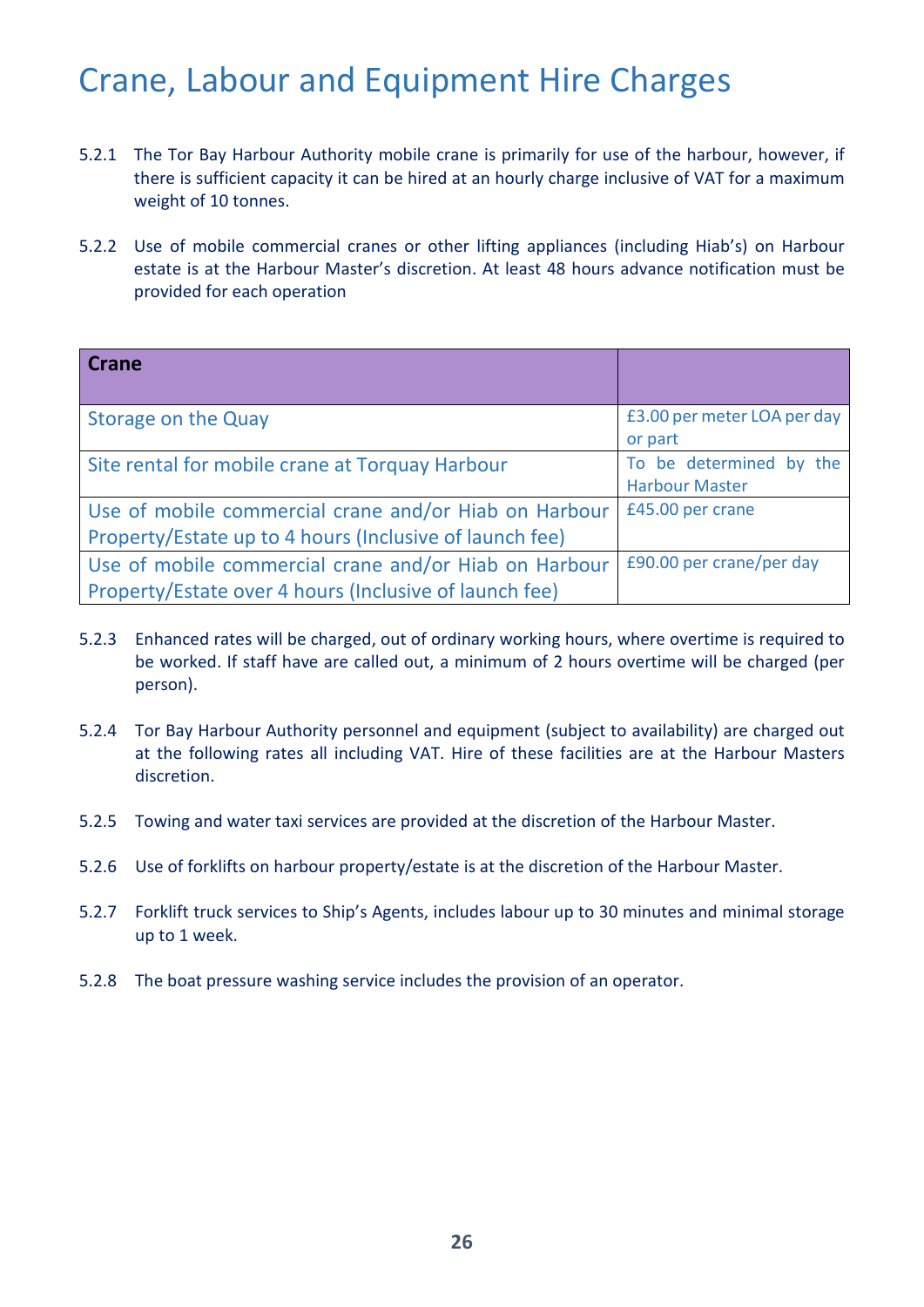| <b>Labour &amp; Equipment</b>                                                        |                                         |
|--------------------------------------------------------------------------------------|-----------------------------------------|
| Labour charge (during normal working hours)                                          | £47.00 per hour or part                 |
| Hire of workboat including skipper and crew                                          | £167.00 per hour or part                |
| Hire of workboat including skipper and crew                                          | £780.00.00 per day<br>09.00-17.00 hours |
| <b>Towing within enclosed Harbour</b>                                                | £29.00 per $\frac{1}{2}$ hour or part   |
| Towing outside enclosed Harbour to nearest enclosed Harbour within<br><b>Tor Bay</b> | £57.00 per $\frac{1}{2}$ hour or part   |
| Pumping out of vessels within the enclosed Harbours                                  | £52.00 per hour or part                 |
| Hire of Forklift truck with driver                                                   | £58.00 per hour or part                 |
| Forklift truck service to Ship's Agents<br>(Exclusive of VAT)                        | £21.00 per pallet                       |

### Storage Space

- 5.3.1 **No unauthorised storage is permitted and items may and will be removed and disposed of without warning.**
- 5.3.2 For authorised stores, a charge will be made (see table below).
- 5.3.3 Moving equipment into storage will be charged at the applicable rates in 4.2.

| <b>Storage</b>                                                                                                                        | <b>Charge</b>             |
|---------------------------------------------------------------------------------------------------------------------------------------|---------------------------|
| Unleased quay areas for fish boxes, fishing gear, cargo containers etc.                                                               | £2.00 per $m2/per$ day    |
| Unleased quay areas for fish boxes, fishing gear, cargo containers etc.<br>(subject to availability and at Harbour Masters discretion | £100.00 per m2/per annum  |
| Storage of Beams on unleased quay areas                                                                                               | £10.00 per set/per week   |
| Storage of waste bins (1,100 litres)                                                                                                  | £3.00 per bin per day     |
| Secured Storage Torquay at the Harbour Masters Discretion,                                                                            | £10.00 per pallet per day |
| Lock up storage (ship stores only)                                                                                                    | To be determined by the   |
| (Equipment removal & transportation costs at applicable hourly rate)                                                                  | <b>Harbour Master</b>     |
| Storage lockers at Paignton Harbour (subject to availability)                                                                         | £208.00 per annum         |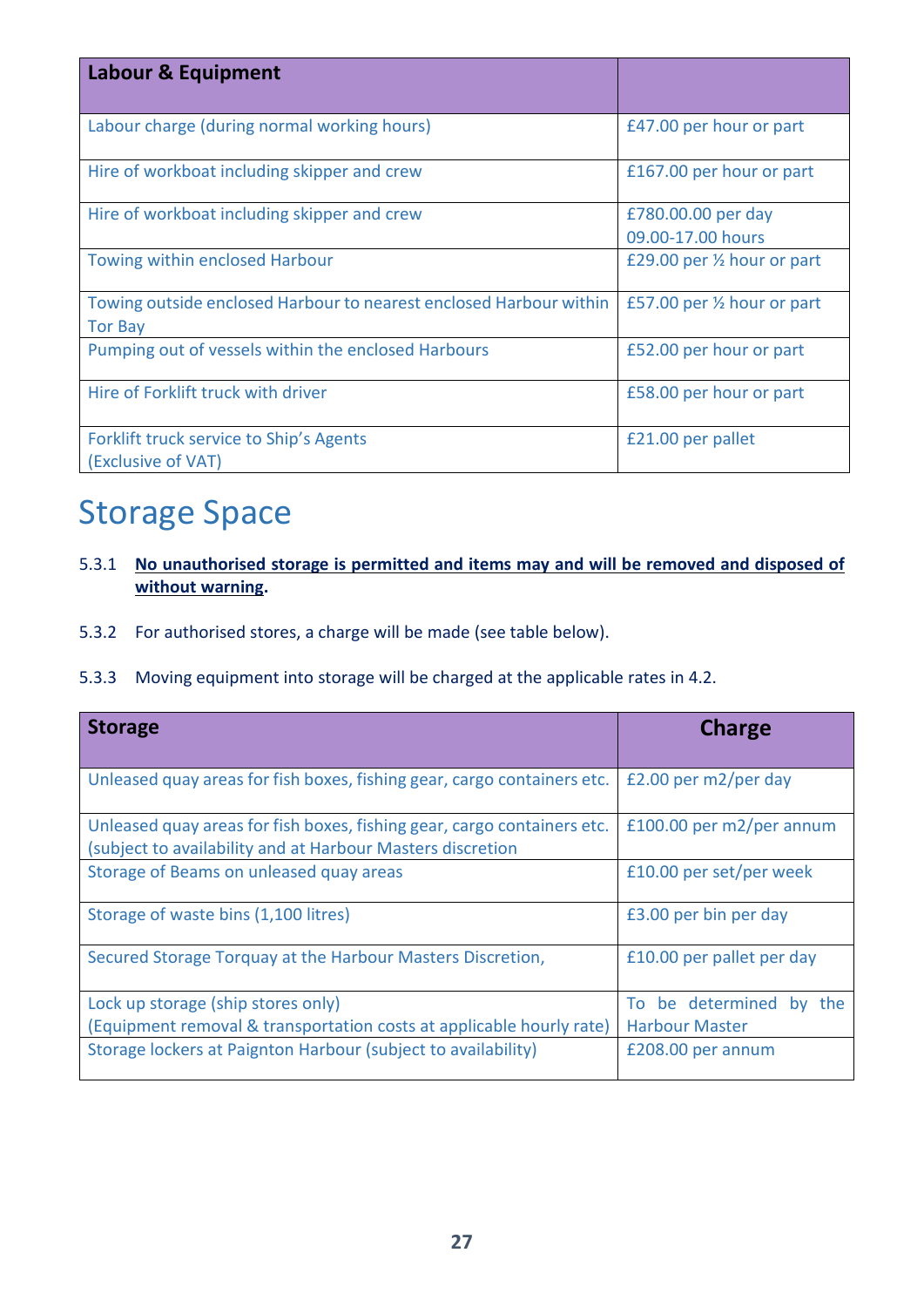## Licences (Exclusive of VAT)

- 5.4.1 Fish salesmen's and buyer's licences are valid from 1<sup>st</sup> April each year.
- 5.4.2 The period of validity for a Boatman's licence must run concurrent with their DFT licence MCA and Code of Practice Boatmen only.
- 5.4.3 Torbay Council, as the Harbour Authority, may grant upon such terms and conditions as they may think fit licences for pleasure craft to be let for hire or to be used for carrying passengers for hire within the Harbour, and to the boatmen or persons assisting in the charge or navigation of such craft. (See section 22 (1) Tor Bay Harbour Act 1970).

| Licences                            |                            |
|-------------------------------------|----------------------------|
| Fish Salesman's licence             | £349.00 per annum          |
| (includes use of Fish Market)       |                            |
| <b>Fish Buyer's licence</b>         | £349.00 per annum          |
| (includes use of Fish Market)       |                            |
| Harbour Estate trading licence      | per Council's Street<br>As |
| (at the Harbour Masters discretion) | <b>Trading consent fee</b> |

### Bunkering Charges (Exclusive of VAT)

5.5.1 Bunkering charges do not apply where fuel is taken from the refuelling stations at BTA fuelling station at Brixham, Brixham Marina or South Pier at Torquay.

| <b>Bunkering</b>                                                                                                |                            |
|-----------------------------------------------------------------------------------------------------------------|----------------------------|
| For fuel oil delivered to vessels from tankers on shore or afloat up to<br>4,000 litres (minimum charge £30.00) | £0.04p per litre delivered |
| For fuel oil delivered to ships from tankers on shore or afloat over<br>4,000 litres (minimum charge £30.00)    | £2.00 per 500 litres       |
| For fuel oil delivered to ships from tankers on shore or afloat in Tor   To be determined by the<br>Bay         | <b>Harbour Master</b>      |

### Waste Charges

5.6.1 Waste/rubbish that litters the Harbour Estate as a result of refit or repair work may be removed by the Harbour Authority. Fishing vessels undergoing a refit will be required

| <b>Waste</b>                                                                                      |                                        |
|---------------------------------------------------------------------------------------------------|----------------------------------------|
| Transportation to the Council refuse tip,<br>Including attendants & use of Council transport etc. | £160.00 per truck load or<br>part load |
| <b>Council Tipping Charge</b>                                                                     | As per weighbridge load                |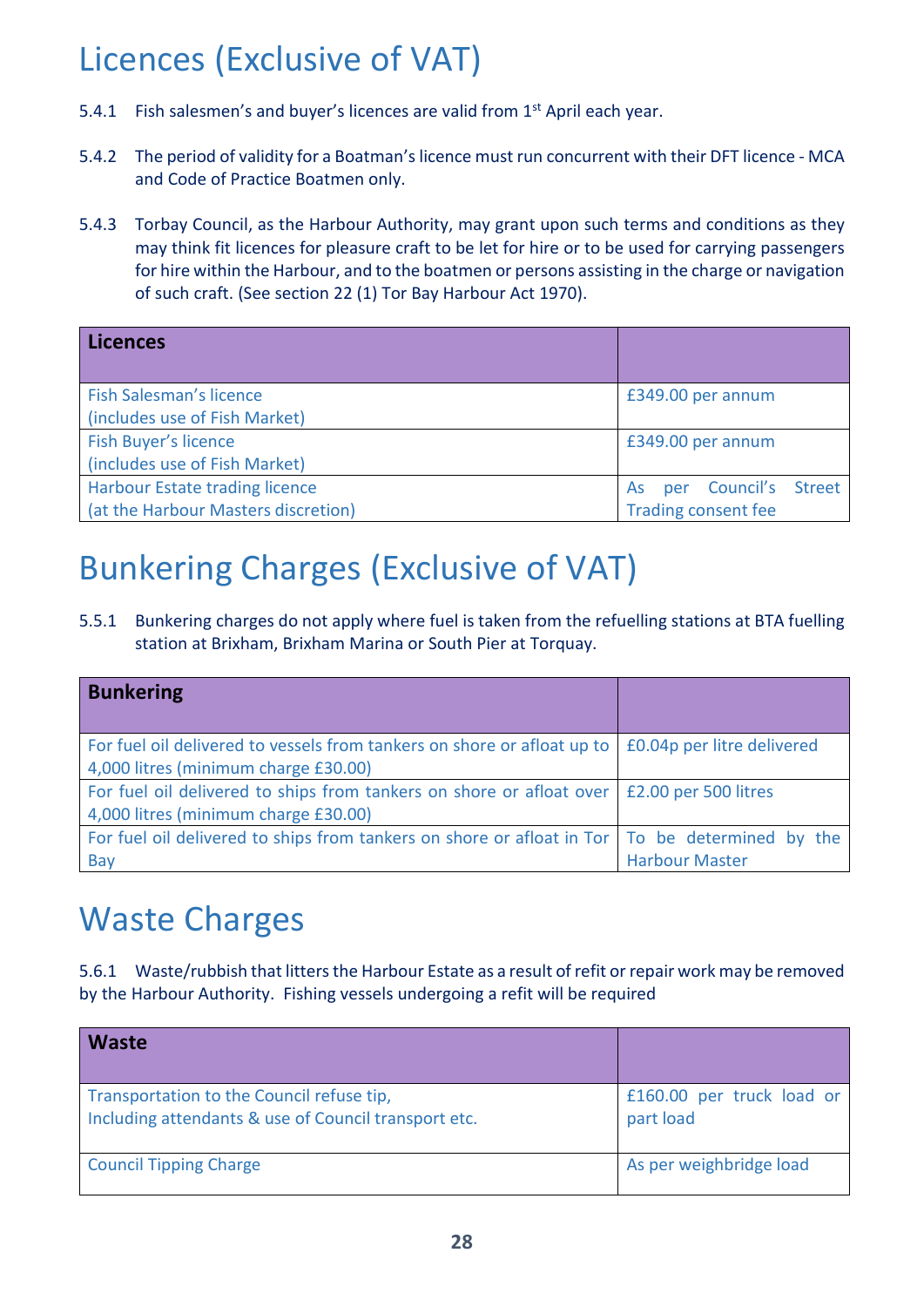| Provision of skip for fishing vessels in refit    | At $cost + 10%$                                  |
|---------------------------------------------------|--------------------------------------------------|
| Unauthorised landing of commercial waste          | £100.00                                          |
| Authorised landing of commercial waste            | £40.00 per dumpy bag                             |
| <b>Passenger Craft Waste Reception Facilities</b> | To be determined by the<br><b>Harbour Master</b> |

5.6.2 A significant contribution towards the reasonable cost of Port Waste reception facilities for vessels covered by the Port Waste Reception Facilities Regulations 2003 will be made by way of a consolidated harbour dues charge where applicable. With the exception of small volumes of waste oil, the charge for receipt of dirty ballast water, tank washings (slops), oily mixtures containing chemicals, scale and sludge from tank cleaning operations, oily bilge water, sludge from purification of fuel oil, noxious liquid substances, sewage and excessive volumes of garbage will be levied at cost plus 10%.

## Miscellaneous Charges (inclusive of VAT unless stated)

- 5.7.1 The parking of exhibition vehicles on Harbour Estate is at the discretion of the Harbour Master.
- 5.7.2 Pleasure Boat Advertising Boards are licensed sites and are subject to a tendering process.
- 5.7.3 Vessels of exceptional construction or methods of propulsion, or not otherwise covered which include; sea planes, hovercraft, hydroplanes, hydrofoils and similar craft, rafts used for recreational purposes, etc.
- 5.7.4 The Harbour Authority may from time to time levy a charge on persons promenading on Quays and Piers of the Harbour Estate
- 5.7.5 Annual Contractors passes are valid from 1<sup>st</sup> April each year and are subject to Terms and Conditions of Use. To be determined by the Harbour Master using Powers Delegated by Torbay Council.
- 5.7.6 A Payment Plan is available on a discretionary basis for annual facility charges only. The annual charge will remain the full amount payable and will not be subjected to a pro-rata basis. The payment plan can be set up for a maximum of six months, with April being the first month, ensuring all payments are complete by 1<sup>st</sup> October.
- 5.7.7 The Tor Bay Harbour Authority may from time to time apply a charge for officers time for work undertaken by officers preparing reports or supervising work that is not the Harbour Authority's responsibility.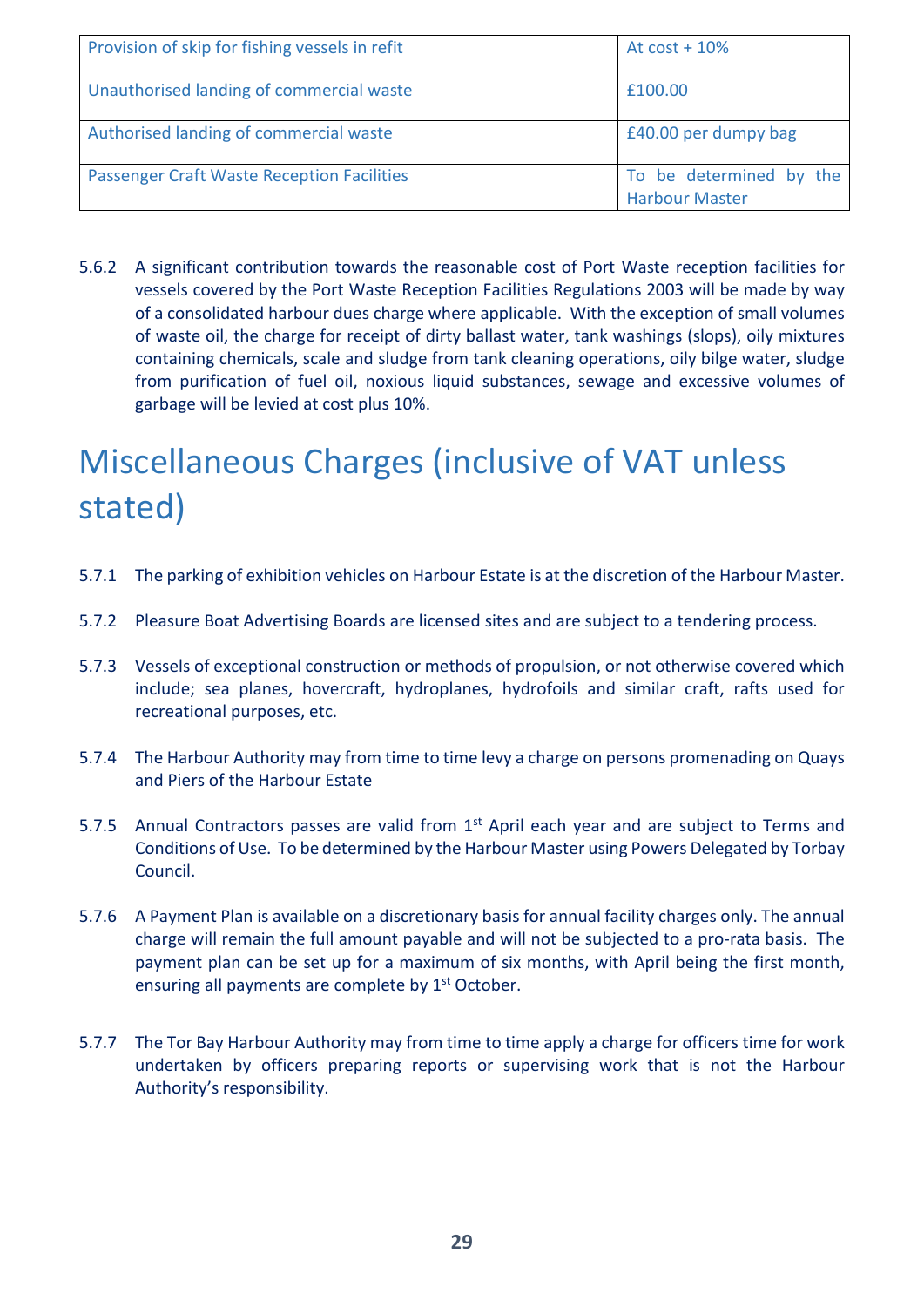| <b>Other Charges</b>                                                        |                                 |
|-----------------------------------------------------------------------------|---------------------------------|
|                                                                             |                                 |
| Administration Charge (This charge is at the discretion of the Harbour      | £50.00 minimum                  |
| Master)                                                                     |                                 |
| Parking of an exhibition vehicle on Harbour Estate                          | £75.00 per day or part          |
|                                                                             |                                 |
| Unauthorised Parking Charge for parking without permission on Harbour       | £25.00 per day or part there of |
| Estate                                                                      |                                 |
| Replacement of swipe card or Fob for controlled access/electricity meters   | £10.00 per unit                 |
|                                                                             |                                 |
| Additional pontoon cleat                                                    | £50.00 per unit fitted          |
| (subject to Harbour Master's agreement)                                     |                                 |
| Vessels of exceptional construction or methods of propulsion, or not        | Such charges as may from time-  |
| otherwise covered                                                           | to-time be fixed                |
| <b>Contractors Pass</b>                                                     | £344.00 per year or part        |
| (for Tradesmen working on the Harbour Estate) (ex VAT)                      |                                 |
| <b>Daily Contractors Pass</b>                                               | £11.00 per day or part          |
| (ex VAT)                                                                    |                                 |
| <b>Advertising Charges</b>                                                  | To be determined by HM          |
|                                                                             |                                 |
| Salt-water extraction charge                                                | £29.00 per day or part          |
| (Use of quays to pump water for commercial purposes)                        | £1115.00 per year or part       |
| (At the Harbour Masters discretion)                                         |                                 |
| <b>Payment Plan Administration charge</b>                                   | $E0.-E499 - E30.00$             |
| (Direct Debit payments over monthly instalments for Annual facilities only) | £500-£999 - £42.00              |
| (All payment plans must be over 6 months maximum/completed by               | Over £1000 - £60.00             |
| October)                                                                    |                                 |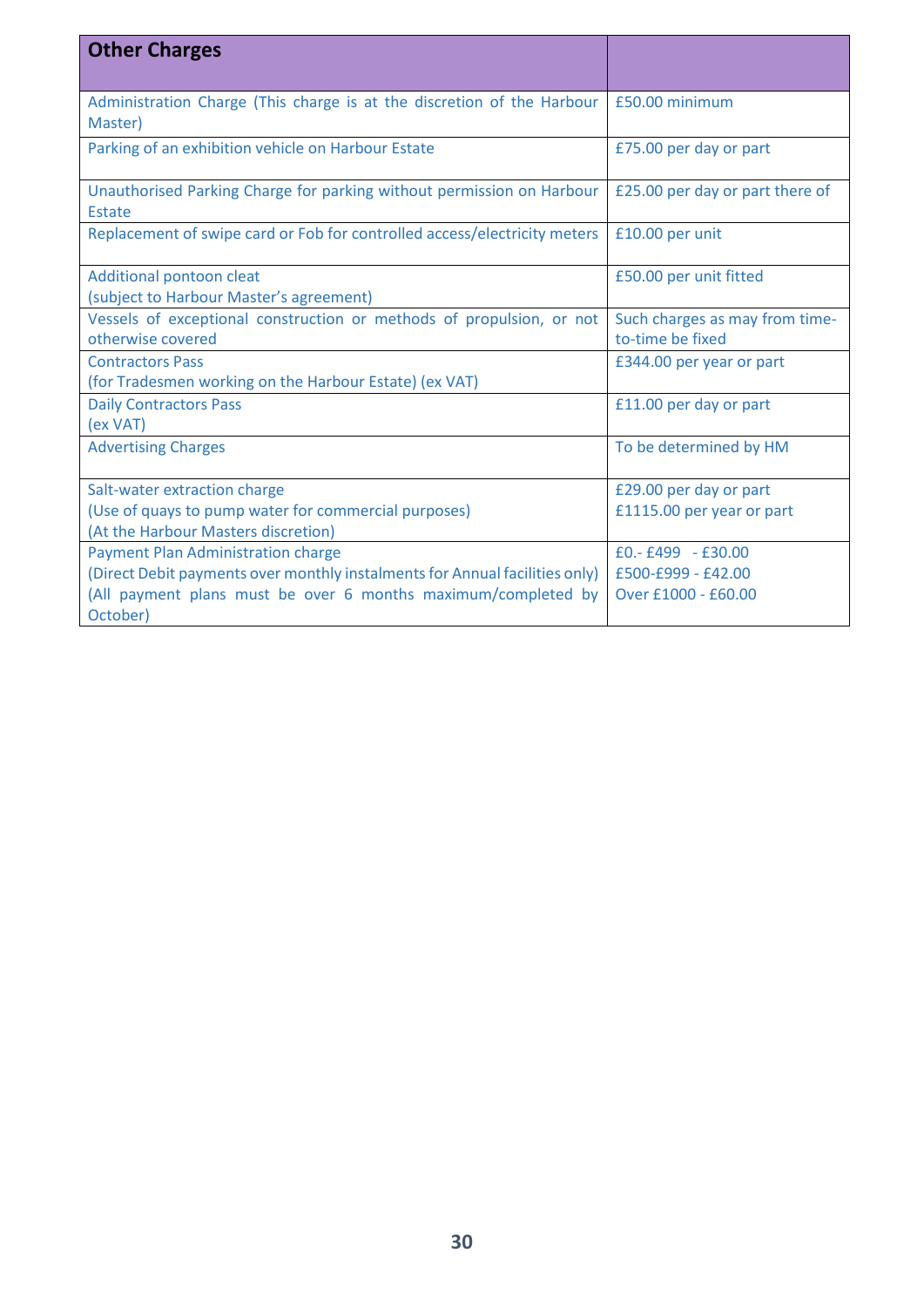### **Section 6**

## Pilotage



#### **Services of a Pilot and/or Pilot Boat (Exclusive of VAT)**

6.1.1 Extract from Tor Bay Harbour Pilotage Directions

Pilotage shall be compulsory within the compulsory pilotage area for all vessels except:-

- i. any ship of Her Majesty's Royal Navy or Royal Fleet Auxiliary;
- ii. foreign warships navigating in the harbour for the purpose of taking up or leaving an anchorage;
- iii. any vessel of less than 36m LOA entering or leaving an enclosed harbour and not carrying a cargo of dangerous goods or marine pollutants;
- iv. any vessel of less than 80m LOA providing they do not enter or leave an enclosed harbour
- v. any vessel engaged in towing where the length of such vessel aggregated with the length of the tow is less than 80m or less than 36m for those entering or leaving an enclosed harbour;
- vi. any fishing vessel less than 47.5m LOA;
- vii. any vessel, or vessel engaged in towing, proceeding to or departing from a designated anchorage provided such vessel has been forced by stress of weather to seek shelter.

See [www.tor-bay-harbour.co.uk](http://www.tor-bay-harbour.co.uk/) for the latest version of the Tor Bay Harbour Pilotage Directions